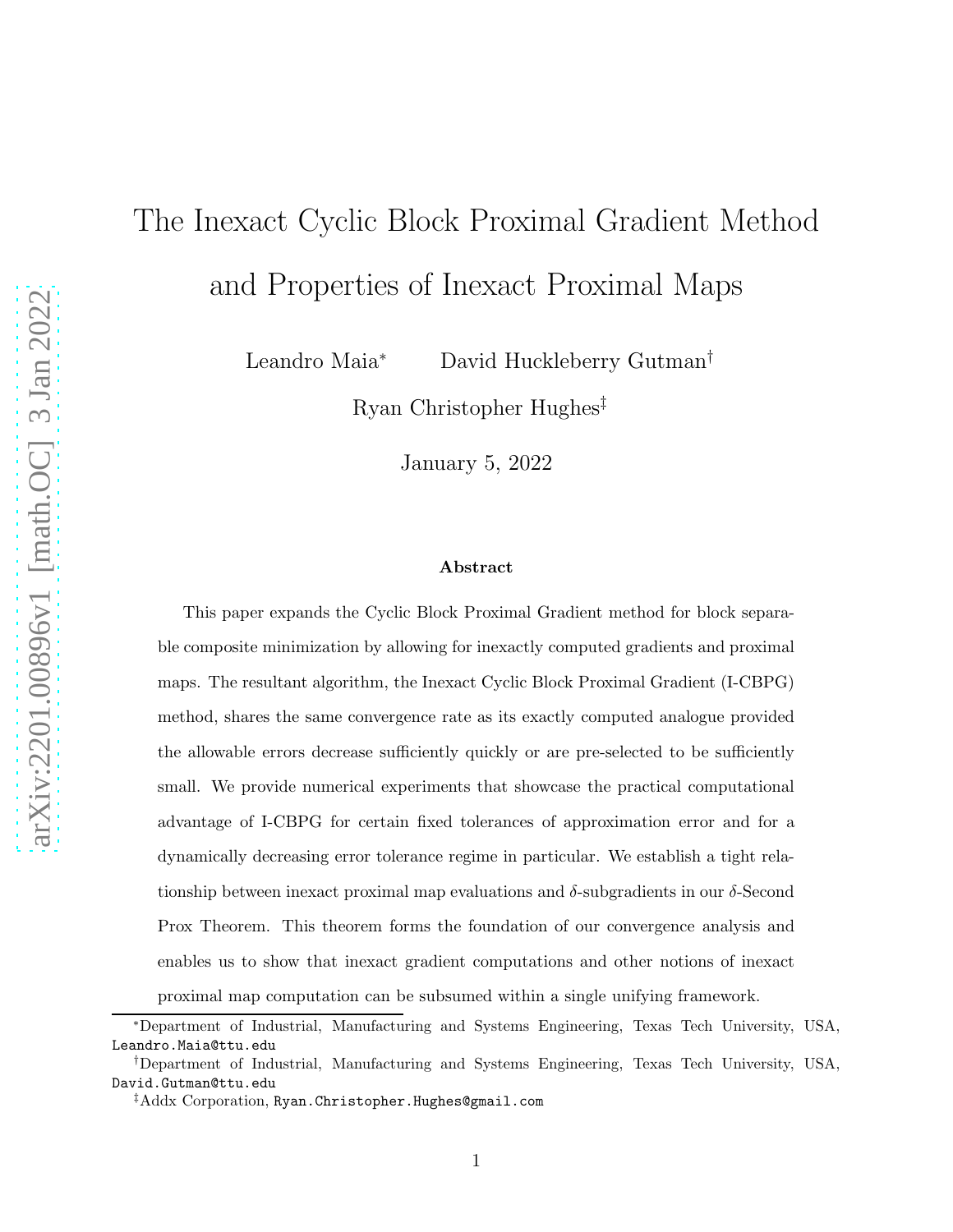## 1 Introduction

We propose an Inexact Cyclic Block Proximal Gradient method (I-CBPG) for the block separable composite optimization problem

<span id="page-1-0"></span>
$$
F^* := \min \left\{ F(x) := f(x) + \sum_{i=1}^p \Psi_i \left( U_i^T x \right) : x \in \mathbb{R}^n \right\}.
$$
 (1)

We assume that  $f : \mathbb{R}^n \to \mathbb{R} \cup \{\infty\}$  is smooth and convex, the matrices  $U_i \in \mathbb{R}^{n \times n_i}$  are chosen such that  $(U_1, \ldots, U_p)$  is an  $n \times n$  permutation matrix, and each  $\Psi_i : \mathbb{R}^{n_i} \to \mathbb{R} \cup \{\infty\}$  is proper, closed, and convex. Problem [\(1\)](#page-1-0) naturally arises in data science whenever regularization is present. Matrix factorization [\[20\]](#page-30-0), LASSO [\[17\]](#page-29-0), group LASSO [\[15,](#page-29-1) [22](#page-30-1)], matrix completion [\[25](#page-30-2)], compressive sensing [\[7,](#page-28-0) [25\]](#page-30-2), and neural network training [\[19\]](#page-30-3) are but a few such problems.

The class of Block Proximal Gradient (BPG) methods readily exploits block separability to provide iterates that are cheap in terms of memory and computational costs, so they are popular for large-scale versions of problem [\(1\)](#page-1-0) [\[2](#page-28-1), [9](#page-28-2), [12,](#page-29-2) [14,](#page-29-3) [17](#page-29-0)]. Often, BPG methods make considerable progress before a single full proximal gradient step can even completely execute. BPG methods principally differ in how they select the block i: greedily [\[16\]](#page-29-4), randomly [\[14\]](#page-29-3), or cyclically [\[2](#page-28-1)]. Cyclic BPG methods, the focus of our work, received their first convergence analysis in [\[2](#page-28-1)] which established the benchmark  $\mathcal{O}(p/k)$  convergence rate when each  $\Psi_i$  is the indicator of a closed and convex set. Later [\[21](#page-30-4)] extended the analysis to account for  $\Psi_i$  functions that are more generally proper, closed, and convex. Both [\[2](#page-28-1)] and [\[21\]](#page-30-4) assume exact computation of gradient and proximal maps and therefore avoid considering the effect of inexactness on their analyses.

Since gradients and proximal maps are the main ingredients for a broad swath of firstorder algorithms, the push to achieve lower iterate costs in large-scale settings has fueled research interest around their inexact computation ("inexactness"). Such inexactness provides a variety of benefits, but from a practical standpoint the most important is the ability to compute approximate updates quickly when a closed-form solution does not exist or would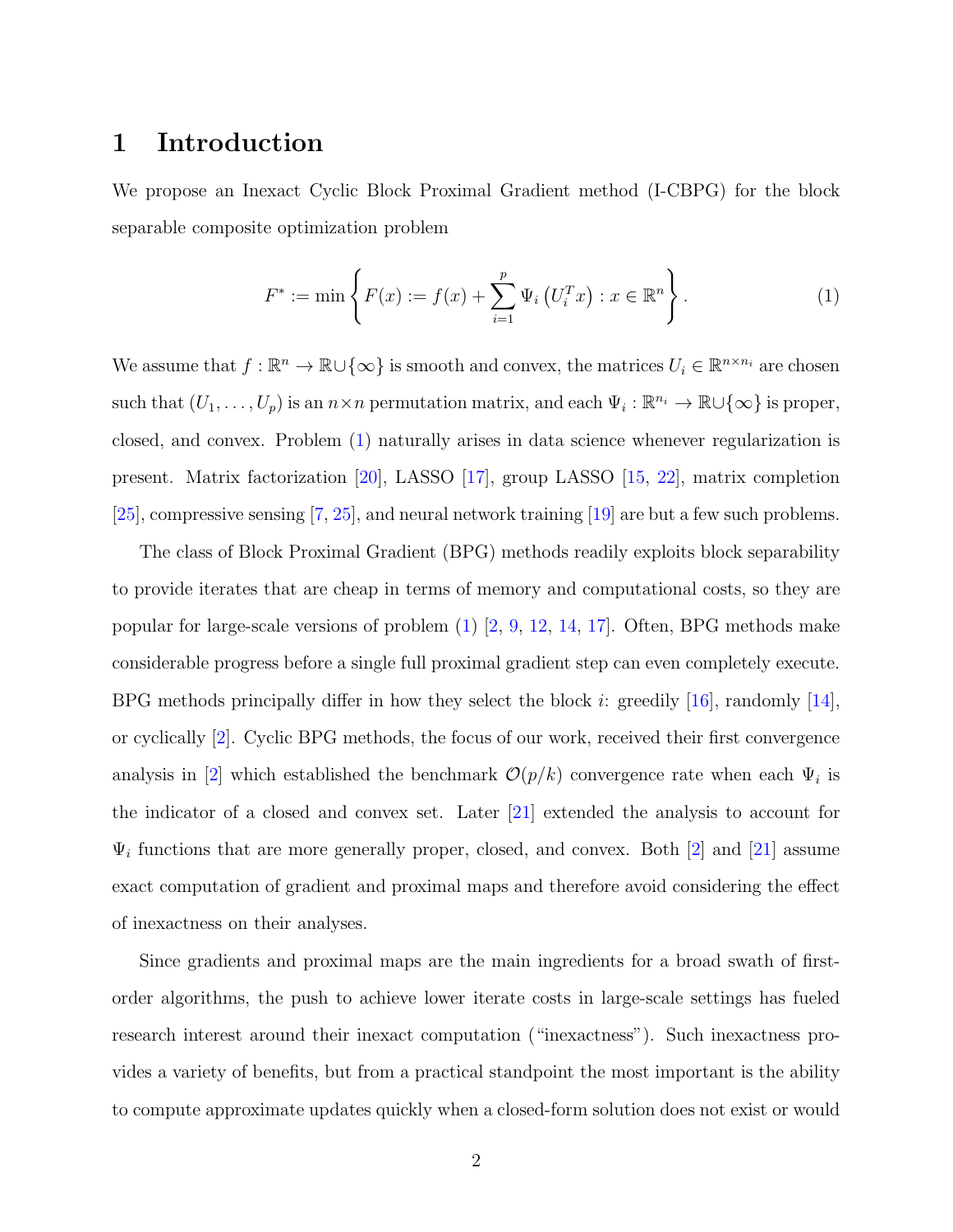be prohibitively expensive from a computational perspective. The main focus of [\[20](#page-30-0)] is the convergence of the unaccelerated and accelerated proximal gradient schemes equipped with inexactly computed gradients and proximal maps. The "inexact oracle" framework of [\[5\]](#page-28-3), which is extended in [\[6\]](#page-28-4) and [\[8\]](#page-28-5), analyzes the convergence of common gradient based-methods when gradient or gradient-type mappings are computed inexactly.

While some prior work has explored the effect of inexact computation on BPG methods, to our knowledge these studies have only concerned themselves with randomized schemes. A central inspiration for this work, [\[17\]](#page-29-0), considers how inexactly computed proximal maps and gradients affect the randomized BPG method. It further elaborates the benefits of incorporating pre-conditioning into prox map evaluations. Specifically, while pre-conditioning provides the benefit of making the problem of step-size selection trivial, this advantage comes at the cost of making closed-form evaluation of the pre-conditioned proximal map no longer possible in general. This lack of closed-form solution for the pre-conditioned proximal map drives the need for inexact proximal map evaluation. Although the randomized BPG is thoroughly studied in [\[17](#page-29-0)], we are unaware of any works that attack the cyclic BPG variant. Our primary aim is to fill this apparent deficiency in the literature.

#### 1.1 Contributions and Outline

We describe our key contributions along with the paper's layout below.

• In Section [2,](#page-3-0) we analyze inexactly computed proximal maps that incorporate pre-conditioning in the sense of [\[17](#page-29-0)]. Our main theorem, the  $\delta$ -Second Prox Theorem (Theorem [2.2\)](#page-6-0), generalizes what [\[1](#page-28-6)] calls the Second Prox Theorem [\[1](#page-28-6), Theorem 6.39] that supports the convergence proofs of a broad swath of proximal map-based algorithms. This Theorem's main feature is the tight relationship it expresses between inexact proximal map evaluations and  $\delta$ -subgradients of the underlying function. This equivalence facilitates simple proofs of two important observations as corollaries. First, this paper's formulation of inexact proximal map computation subsumes another ap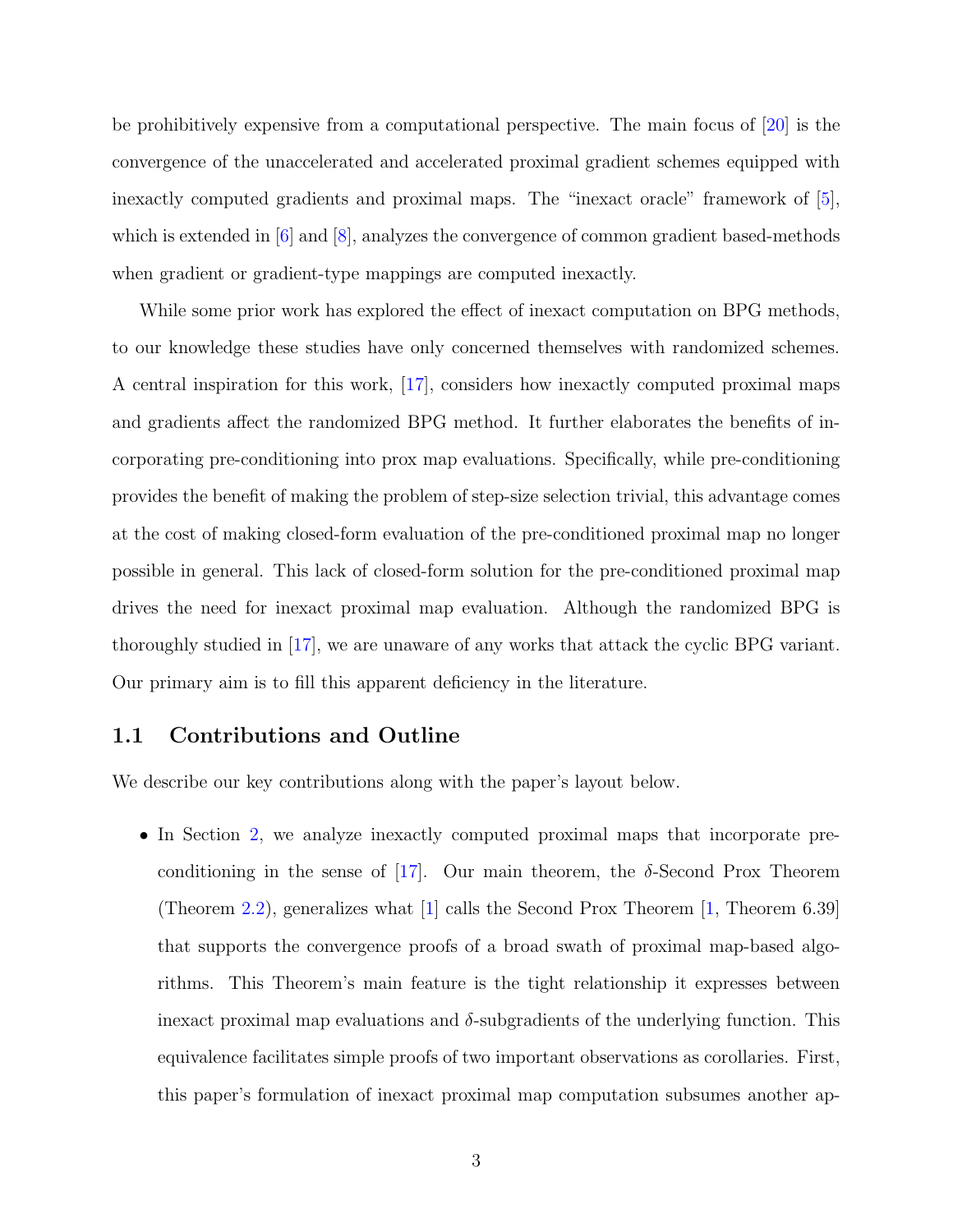proach by Rockafellar in [\[18](#page-29-5)] (Corollary [2.4\)](#page-10-0). Second, instead of treating errors in proximal map and gradient computations separately it is feasible to regard them both more generally as inexactly computed proximal map evaluations (Corollary [2.5\)](#page-11-0).

- In Section [3,](#page-11-1) we define and analyze our Inexact Cyclic Block Proximal Gradient (I-CBPG) method. To the best of our knowledge, this is the first coordinate descent-type scheme with deterministic guarantees that incorporates inexactly computed proximal maps and gradients. For  $\ell_1$ -norm regularized optimization problems, [\[11\]](#page-29-6) analyzes a similar scheme. However, that analysis is intimately tied to properties of the  $\ell_1$ -norm. Our analysis provides two flavors of convergence results. First, we are able to show that, for a fixed tolerance of approximation error, the standard  $\mathcal{O}(p/k)$  convergence rate for cyclic BPG method is preserved provided said error is pre-selected to be sufficiently small. Analogous results for randomized BPG methods with fixed errors are found in [\[17\]](#page-29-0). Second, we are able to show that said rate is preserved under the relatively loose condition that the error tolerance decreases at a  $\mathcal{O}(1/k^2)$  rate. The decreasing error tolerance regime, in contrast to the fixed error tolerance regime, does not require any error tuning based on properties of the objective function, such as smoothness parameters, the initial optimality gap, or the initial iterate's distance from the set of optima. More importantly, as we see in our numerical experiments in Section [4,](#page-22-0) the latitude that comes with looser approximations may yield significant speed advantages for early iterations in terms of CPU time.
- <span id="page-3-0"></span>• In Section [4,](#page-22-0) we provide numerical experiments on the well-known LASSO problem. These experiments demonstrate the power of our method and the particular benefits of dynamically decreasing error tolerance.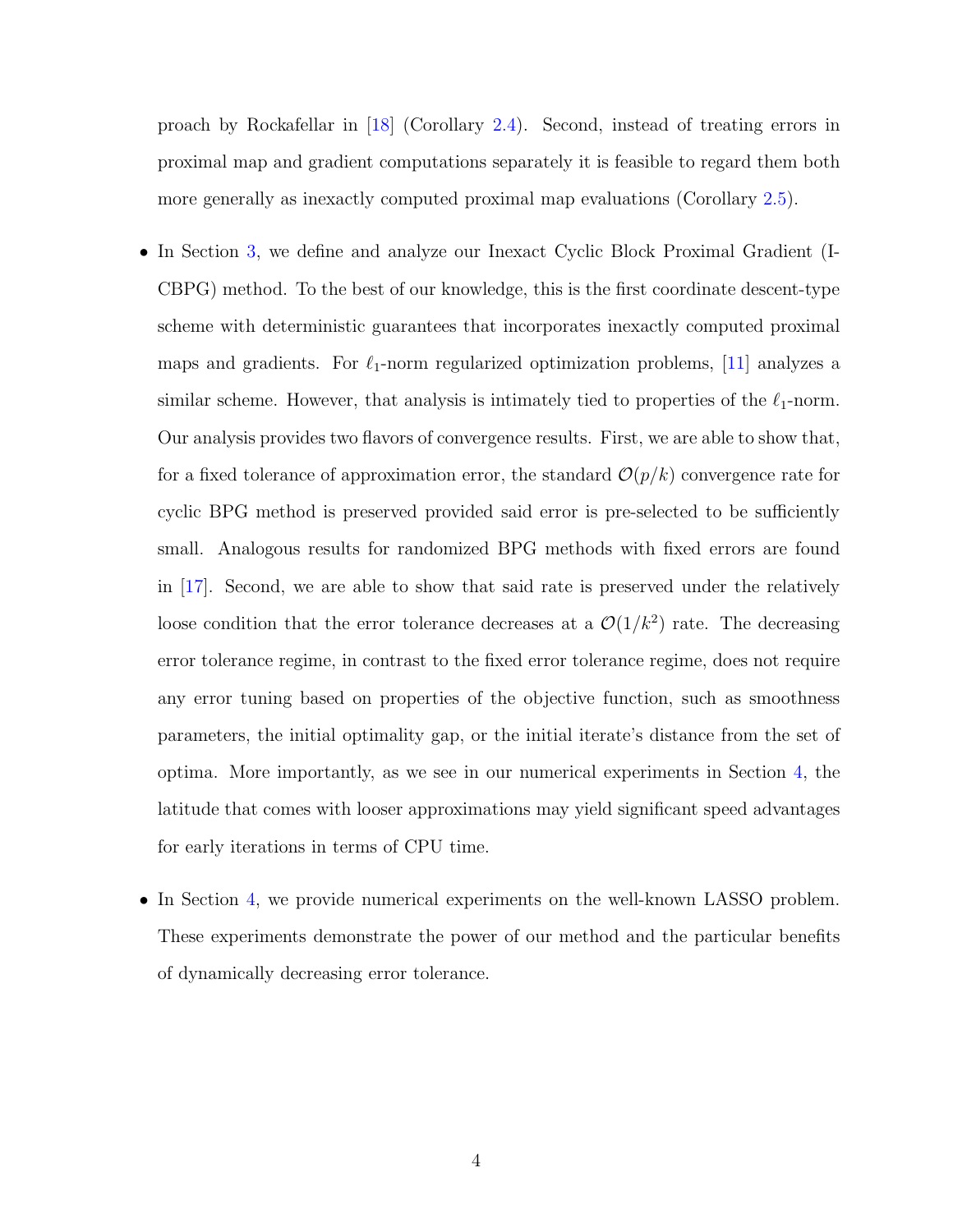## 2 The Inexact Proximal Map and the  $\delta$ -Second Prox Theorem

In this section, we introduce a framework for analyzing the effect of inexact computation on the pre-conditioned proximal map

<span id="page-4-0"></span>
$$
\operatorname{Prox}_{\Psi}^{B}(x, g) := \arg \min_{y \in \mathbb{R}^n} \left\{ \langle g, y \rangle + \frac{1}{2} \| y - x \|_{B}^{2} + \Psi(y) \right\},\tag{2}
$$

where  $x, g \in \mathbb{R}^n$ ,  $\langle \cdot, \cdot \rangle$  is an inner product on  $\mathbb{R}^n$ ,  $\|\cdot\|_B$  is the norm induced by the inner product  $(x, y) \mapsto \langle Bx, y \rangle$  with  $B \in \mathbb{R}^{n \times n}$  positive definite, and  $\Psi : \mathbb{R}^n \to \mathbb{R} \cup \{\infty\}$  is proper, closed, and convex. The dual norm of  $\|\cdot\|_B$ , which we denote  $\|\cdot\|_B^*$ , is easily shown to be  $\|\cdot\|_{B^{-1}}$ .

We must emphasize two crucial facts about the function [\(2\)](#page-4-0). First, it is a generalization of the standard proximal map. Indeed, by setting  $B = I_n$  and  $g = 0$  we recover

$$
Prox_{\Psi}^{I_n}(x,0) = \arg\min_{y \in \mathbb{R}^n} \left\{ \frac{1}{2} ||y - x||^2 + \Psi(y) \right\} =: Prox_{\Psi}(x)
$$

Second, for common choices of  $\Psi$  such as the 1-norm,  $\|\cdot\|_1$ , the pre-conditioned proximal map does not have a closed-form expression unless B is very simple, e.g. when  $B = c \cdot I_n$ for some  $c \in \mathbb{R}$ . Outside of these special cases, one must usually recover  $Prox^B_{\Psi}(x, g)$  via numerical approximation.

Instead of finding the unique, exact minimizer of  $Prox_{\Psi}^{B}$ 's defining problem, though, our goal will be to find some  $y \in \mathbb{R}^n$  that solves the problem up to a small predetermined error  $\delta \in \mathbb{R}_+$ . We are now prepared to formally define this section's centerpiece, the set-valued inexact pre-conditioned proximal map, as the collection of all such approximate minima at x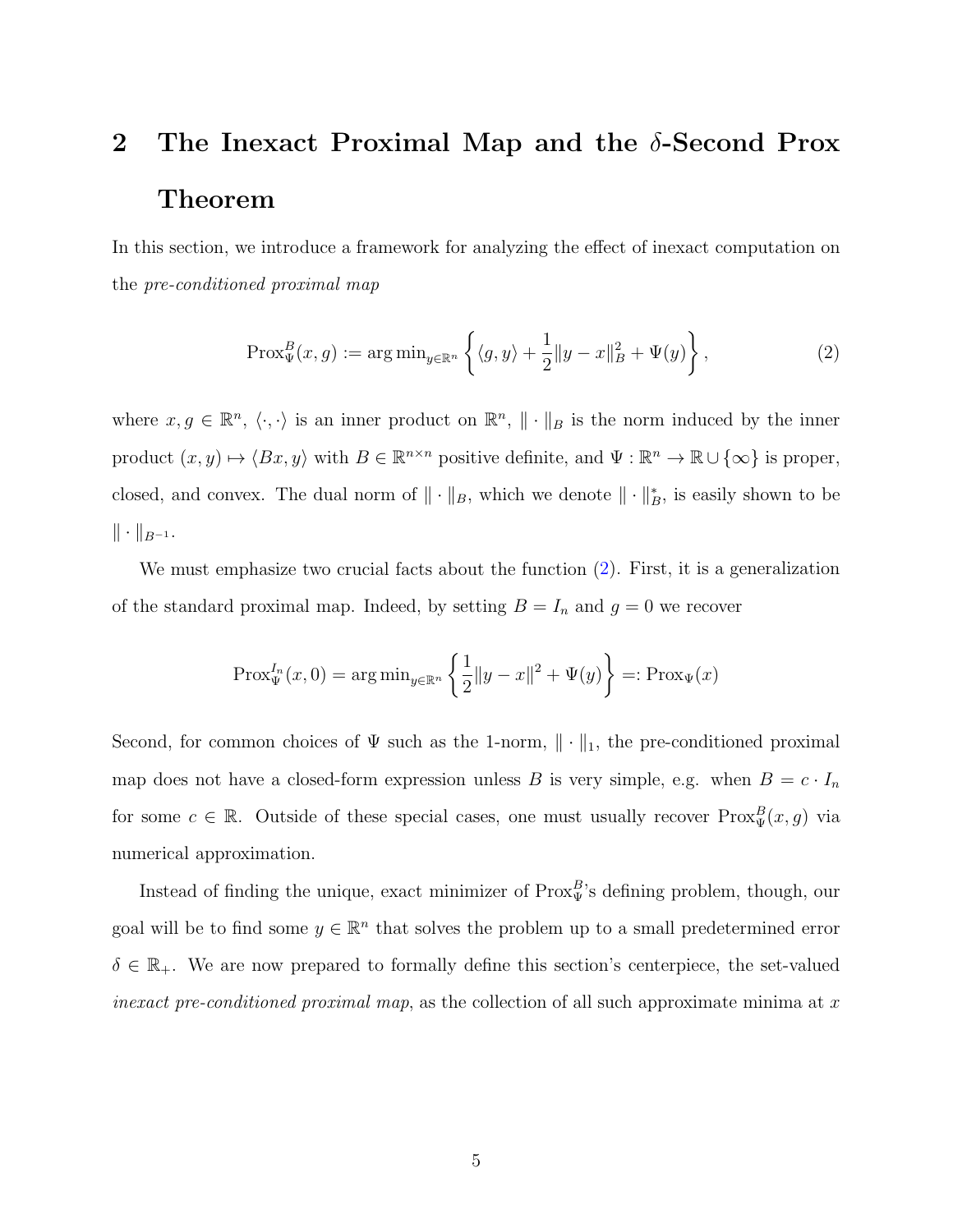with respect to  $g, \delta, B$ , and  $\Psi$ :

$$
\text{Prox}_{\Psi}^{B}(x, g, \delta) := \left\{ y : \langle g, y \rangle + \frac{1}{2} \| y - x \|_{B}^{2} + \Psi(y) \le \min_{z \in \mathbb{R}^{n}} \left\{ \langle g, z \rangle + \frac{1}{2} \| z - x \|_{B}^{2} + \Psi(z) \right\} + \delta \right\}.
$$

One may also regard this as a generalized pre-conditioned proximal map, since we recover the exact pre-conditioned proximal map by setting  $\delta = 0$ .

Our central result, the  $\delta$ -Second Prox Theorem (Theorem [2.2\)](#page-6-0) is an inexact analogue of what [\[1](#page-28-6)] calls the "Second Prox Theorem", a key component in the bulk of convergence proofs for proximally-driven algorithms. Bregman-type generalizations of this theorem also support convergence proofs for Bregman proximal methods [\[13](#page-29-7)]. The  $\delta$ -Second Prox Theorem codifies the tight relationship between elements of  $Prox^B_{\Psi}$  and  $\Psi$ 's  $\delta$ -subdifferential. We say that  $s \in \mathbb{R}^n$  is a  $\delta$ -subgradient of  $\Psi$  at  $x \in \text{dom}(\Psi)$ , with  $\delta \geq 0$ , if

$$
\Psi(y) \ge \Psi(x) + \langle s, y - x \rangle - \delta \text{ for all } y \in \mathbb{R}^n.
$$

The  $\delta$ -subdifferential of  $\Psi$  at x,  $\partial \Psi_{\delta}(x)$ , denotes the set of all  $\delta$ -subgradients of  $\Psi$  at x. Rudiments of the relationship between  $Prox_{\Psi}^B$  and  $\partial_{\delta}\Psi(x)$  appear in [\[20](#page-30-0)], where it is shown that each  $u \in \text{Prox}_{\Psi}^B(x, g, \delta)$  associates to certain norm-bounded  $s \in \partial_{\delta'} \Psi(x)$  for judicious selections of  $\delta'$ . Our  $\delta$ -Second Prox Theorem secures this result and its converse: each δ-subgradient of Ψ corresponds to a specially chosen inexact proximal map element.

This equivalent characterization is particularly useful for verifying if  $u \in \text{Prox}_{\Psi}(x, g, \delta)$  as the reader will see in the last half of this section. Indeed, verification of this condition yields two important facts about the inexact pre-conditioned proximal map. First, it allows us to show that our approach to proximal map approximation includes another one defined in [\[18\]](#page-29-5) as a special case (Corollary [2.4\)](#page-10-0). Second, it shows that we can regard approximation errors in gradient and proximal map computations simply as inexact proximal map evaluations (Corollary [2.5\)](#page-11-0).

Before stating and proving the  $\delta$ -Second Prox theorem, we recall two rules of the  $\delta$ -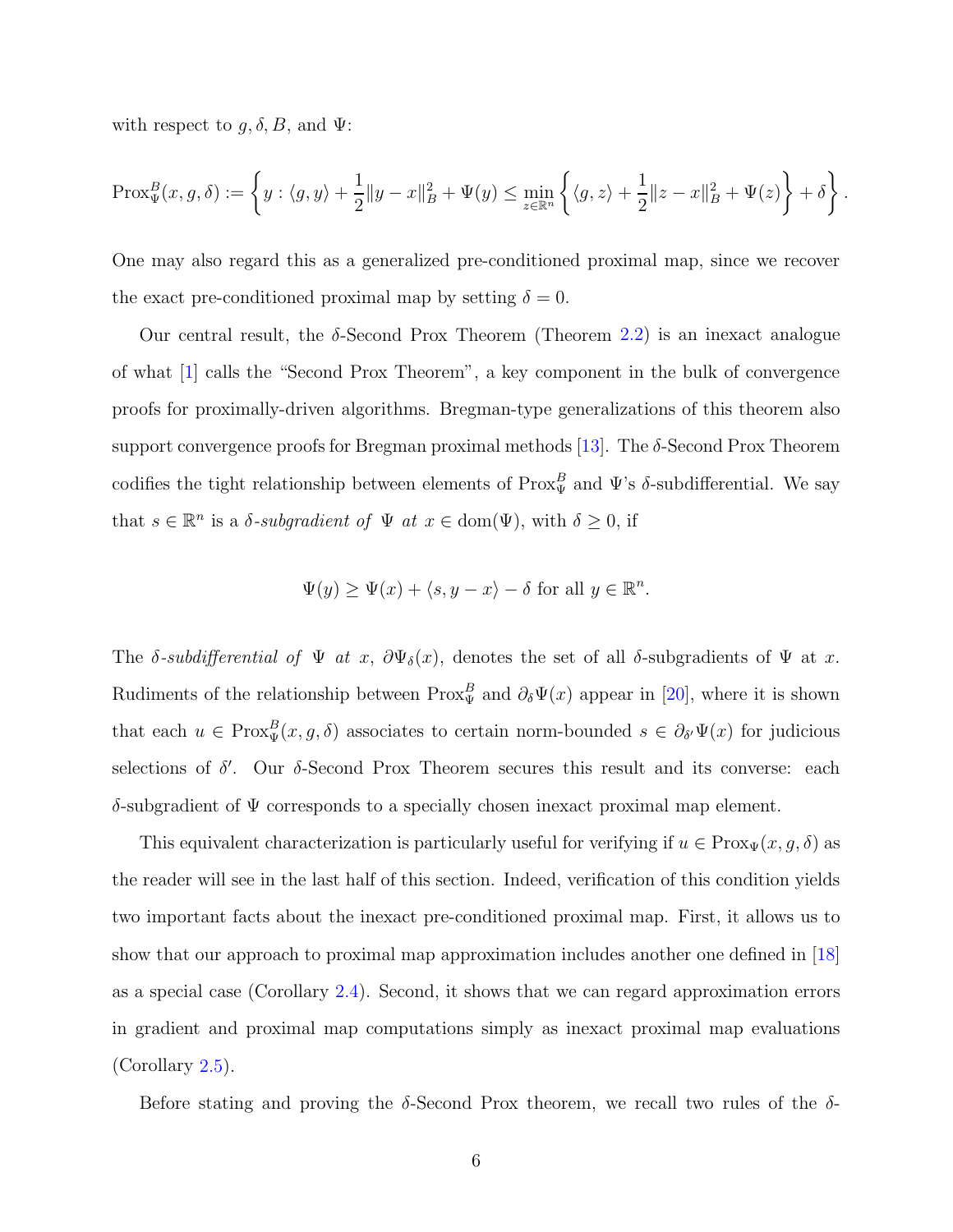subdifferential calculus that are crucial to its proof, a sum rule and an optimality condition.

<span id="page-6-1"></span>**Theorem 2.1** (δ-Subdifferential Calculus). If  $\Psi$ ,  $\Psi' : \mathbb{R}^n \to \mathbb{R} \cup {\infty}$  are proper, closed, and convex, and  $\delta \geq 0$  then

- (i) (Optimality Condition) It holds that  $\Psi(x)-min_{y\in\mathbb{R}^n}\Psi(y)\leq \delta$  if and only if  $0\in\partial_{\delta}\Psi(x)$ [\[10,](#page-29-8) Theorem XI 1.1.5].
- (ii) (Sum Rule) If  $ri[dom(\Psi)] \cap ri[dom(\Psi')] \neq \emptyset$ , where  $ri(\cdot)$  denotes the relative interior of a convex set, then

$$
\partial_{\delta}[\Psi + \Psi'](x) = \bigcup_{\delta' \in [0,\delta]} \left[ \partial_{\delta'} \Psi(x) + \partial_{(\delta - \delta')} \Psi'(x) \right]
$$

for all  $x \in \text{dom}(\Psi) \cap \text{dom}(\Psi')$ , where the sum on the right is taken in the Minkowski sense  $(10,$  Theorem XI 3.1.1.

We now state and prove the primary result of this section, the  $\delta$ -Second Prox Theorem. All other results in this section, along with the majority of those in its sequel, hang on this theorem.

<span id="page-6-0"></span>**Theorem 2.2** ( $\delta$ -Second Prox). Let  $\Psi : \mathbb{R}^n \to \mathbb{R} \cup {\infty}$  be proper, closed, and convex,  $\delta \geq 0$ , and  $B \succ 0$ . The following are equivalent:

- (*i*)  $u \in \text{Prox}_{\Psi}^{B}(x, g, \delta)$
- (ii) There exists  $\delta' \in [0, \delta]$  and  $v \in \mathbb{R}^n$  such that  $||v||_B^* \leq \sqrt{2(\delta \delta')}$  and  $v g B(u x) \in$  $\partial_{\delta'}\Psi(u).$
- (iii) There exists  $\delta' \in [0, \delta]$  and  $v \in \mathbb{R}^n$  such that  $||v||_B^* \leq \sqrt{2(\delta \delta')}$  and

$$
\langle v - g - B(u - x), y - u \rangle \le \Psi(y) - \Psi(u) + \delta'
$$
\n(3)

for all  $y \in \mathbb{R}^n$ .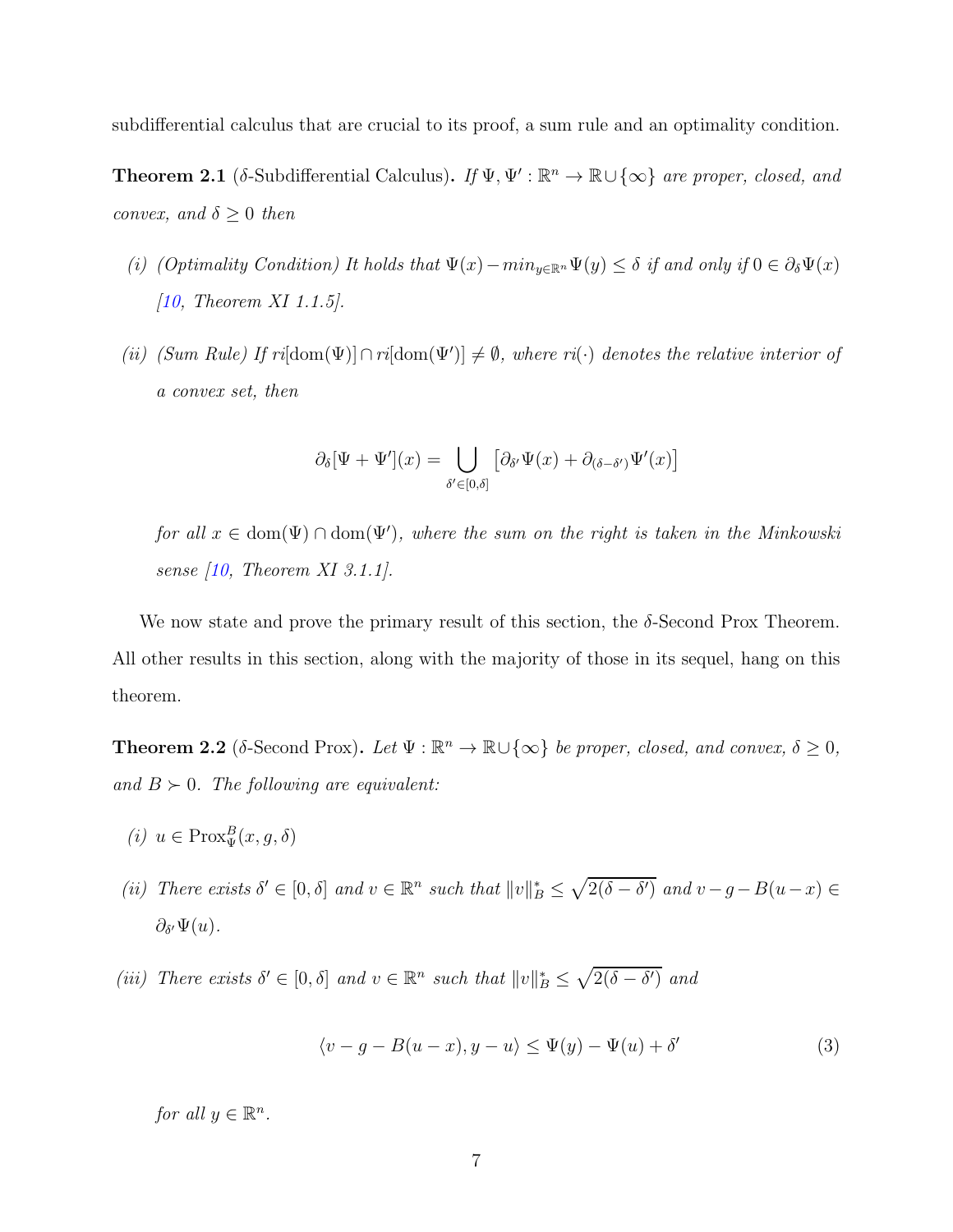*Proof.* The equivalence of (ii) and (iii) is immediate from the definition of  $\partial_{\delta'}\Psi(u)$  so it suffices to show the equivalence of (i) and (ii). The crux of this equivalence's proof is the expression of the  $\delta$ -subgradient for the function  $z \mapsto \langle g, z \rangle + \frac{1}{2}$  $\frac{1}{2}||z - x||_B^2 + \Psi(z)$  for x fixed,

<span id="page-7-0"></span>
$$
\partial_{\delta}\left[\langle g,\cdot\rangle+\frac{1}{2}\|\cdot-x\|_{B}^{2}+\Psi(\cdot)\right](z)=g+\bigcup_{\delta'\in[0,\delta]}\left[\partial_{(\delta-\delta')}\frac{1}{2}\|\cdot-x\|_{B}^{2}(z)+\partial_{\delta'}\Psi(z)\right],\quad(4)
$$

which is a consequence of Theorem  $2.1(ii)$  $2.1(ii)$ . A straightforward computation produces

$$
\partial_{(\delta - \delta')} \frac{1}{2} || \cdot - x ||_B^2(z) = B(z - x) + \left\{ v : ||v||_B^* \le \sqrt{2(\delta - \delta')} \right\}
$$

where the sum is taken in the Minkowski sense. Thus, we write  $(4)$  more explicitly as

$$
\partial_{\delta} \left[ \langle g, \cdot \rangle + \frac{1}{2} || \cdot -x ||_{B}^{2} + \Psi(z) \right] (z) =
$$
  

$$
g + B(z - x) + \bigcup_{\delta' \in [0, \delta]} \left[ \partial_{\delta'} \Psi(z) + \left\{ v : ||v||_{B}^{*} \leq \sqrt{2(\delta - \delta')} \right\} \right]
$$

In light of the  $\delta$ -subdifferential optimality condition (Theorem [2.1\(](#page-6-1)i)),  $u \in \text{Prox}_{\Psi}^B(x, g, \delta)$  if and only if

$$
0 \in g + B(u - x) + \bigcup_{\delta' \in [0,\delta]} \left[ \partial_{\delta'} \Psi(u) + \left\{ v : ||v||_B^* \le \sqrt{2(\delta - \delta')} \right\} \right].
$$

Noting that  $||v||_B^* = || - v||_B^*$  and rearranging, this inclusion is clearly equivalent to 2).  $\Box$ 

A notable product of the  $\delta$ -Second Prox theorem is that inexact proximal maps exhibit Lipschitz continuity in  $x, g$  up to the level of inexactness, as the theorem below formalizes. It will play the same role in the convergence proof for I-CBPG as its exact analogue does in the convergence proof of the Cyclic Block Proximal Gradient method (compare Lemmata [3.1](#page-14-0) and [3.2](#page-16-0) with  $\vert 1$ , Lemma 11.11 and  $\vert 1$ , Lemma 11.16.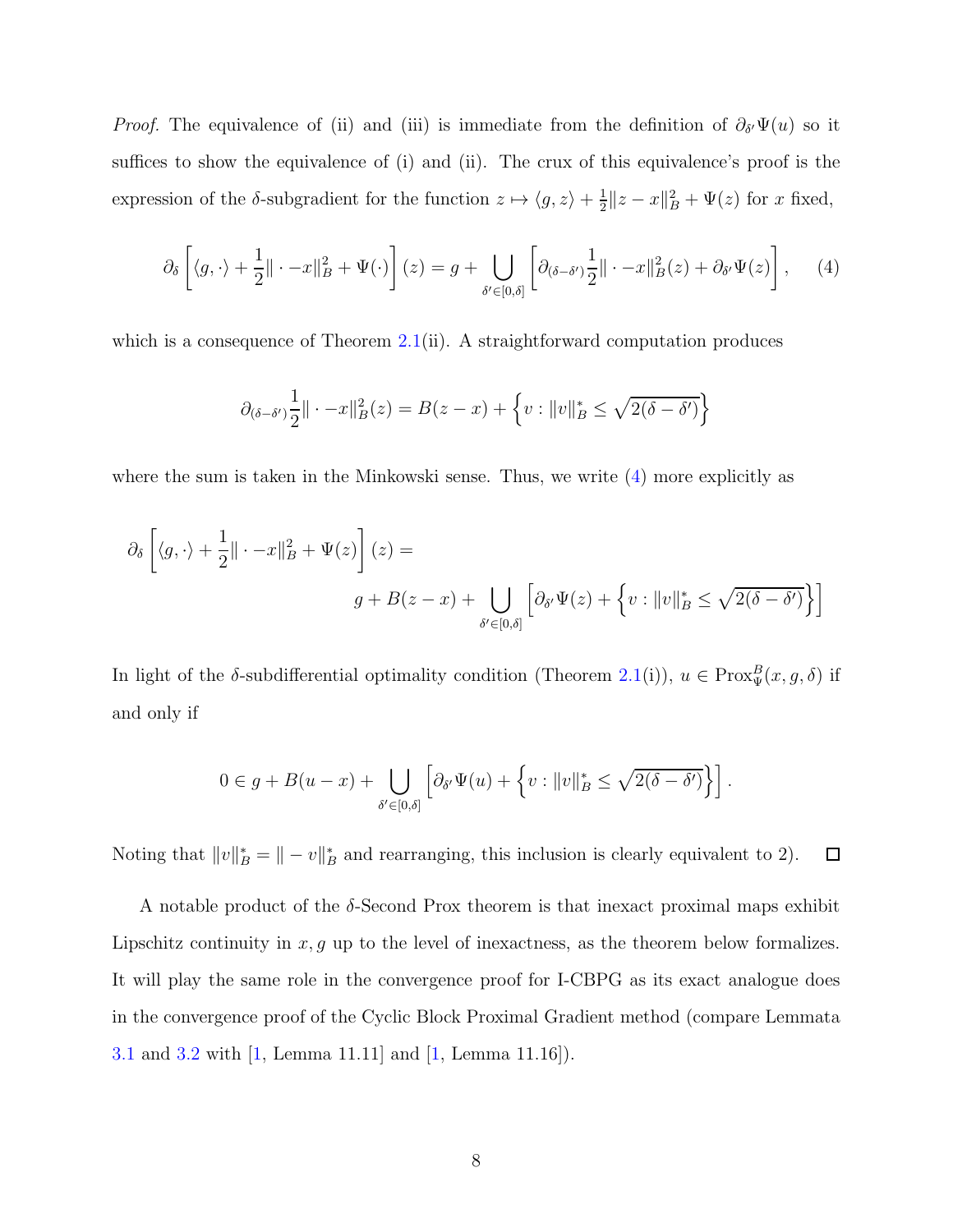<span id="page-8-1"></span>**Theorem 2.3** (Error Dependent Lipschitz Continuity of the δ-Prox Map). Let  $\Psi : \mathbb{R}^n \to$  $\mathbb{R} \cup \{\infty\}$  be proper, closed, and convex,  $x, y, g, h \in \mathbb{R}^n$   $\delta, \epsilon \geq 0$ , and  $B \succ 0$ . Then

<span id="page-8-0"></span>
$$
||u - w||_B \le ||g - h||_B^* + ||y - x||_B + \left(1 + \frac{\sqrt{2}}{2}\right) \cdot \left(\sqrt{\delta} + \sqrt{\epsilon}\right)
$$
(5)

for all  $u \in \text{Prox}_{\Psi}^B(x, g, \delta)$  and  $w \in \text{Prox}_{\Psi}^B(y, h, \epsilon)$ .

Proof. Invoking the  $\delta$ -Second Prox theorem, we may choose  $v_u, v_w \in \mathbb{R}^n$ ,  $\delta' \in [0, \delta]$ , and  $\epsilon' \in [0, \epsilon],$  such that  $||v_u||_B^* \leq \sqrt{2(\delta - \delta')}$ ,  $||v_w||_B^* \leq \sqrt{2(\epsilon - \epsilon')}$ , and

$$
\langle v_u - g - B(u - x), z - u \rangle \le \Psi(z) - \Psi(u) + \delta'
$$
  

$$
\langle v_w - h - B(w - y), z' - w \rangle \le \Psi(z') - \Psi(w) + \epsilon'
$$

for all  $z, z' \in \mathbb{R}^n$ . If we add these two inequalities with  $z = w$  and  $z' = u$  then

$$
\langle v_u - g - B(u - x), w - u \rangle + \langle v_w - h - B(w - y), u - w \rangle \le \delta' + \epsilon',
$$

which simplifies to the more informative

$$
||u - w||_B^2 + \langle (g - h) + (v_w - v_u) + B(y - x), u - w \rangle - (\delta' + \epsilon') \le 0.
$$

The standard Cauchy-Schwarz inequality, in conjunction with its more general form for arbitrary norms and their dual norms along with the triangle inequality, implies

$$
||u - w||_B2 - (||(g - h) + (v_w - v_u)||_B* + ||y - x||_B) \cdot ||u - w||_B - (\delta' + \epsilon') \leq 0.
$$

The left-hand side of this inequality is quadratic in  $||u - w||_B$ . Thus we have the generic bound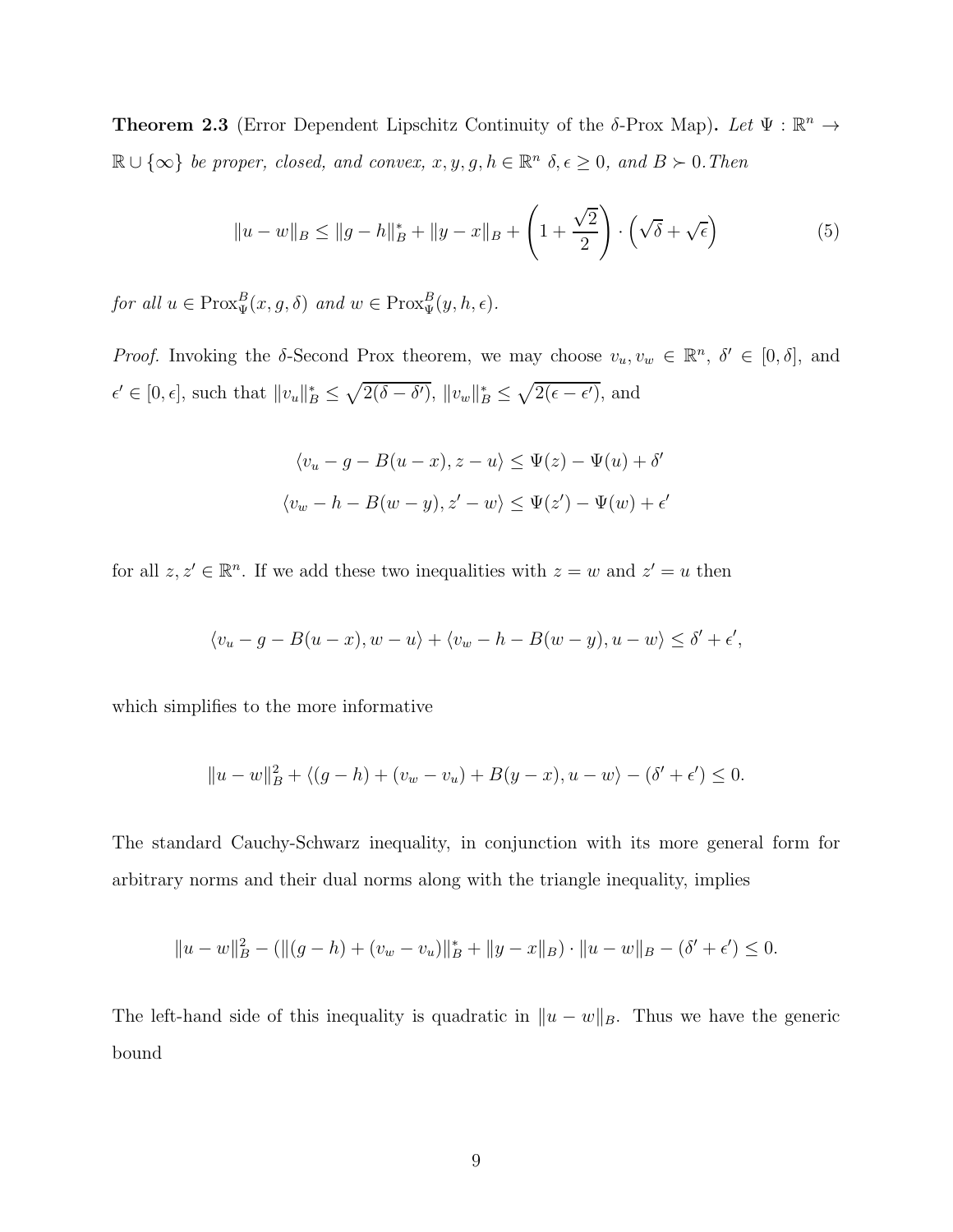$$
||u - w||_B \le \frac{||(g - h) + (v_w - v_u)||_B^* + ||y - x||_B}{2} + \frac{\sqrt{(||(g - h) + (v_w - v_u)||_B^* + ||y - x||_B)^2 + 4(\delta' + \epsilon')}}{2}
$$
(6)

We now reason by cases to derive four specialized versions of  $(6)$  (equations  $(7)$ ,  $(8)$ ,  $(9)$ , and  $(10)$ ) that we chain together via the triangle inequality in  $(11)$  to secure our result  $(5)$ . First, with x, g,  $\delta$ , and u fixed as above, suppose that  $y = x$ ,  $h = g$ , and  $\epsilon = 0$ . Then  $w = \text{Prox}_{\Psi}^{B}(x, g, 0), v_{w} = 0$ , and the generic bound [\(6\)](#page-9-0) reduces to

<span id="page-9-1"></span><span id="page-9-0"></span>
$$
||u - \text{Prox}_{\Psi}^{B}(x, g, 0)||_{B} \le \frac{||v_{u}||_{B}^{*} + \sqrt{(||v_{u}||_{B}^{*})^{2} + 4\delta'}}{2} \le \frac{\sqrt{2\delta} + \sqrt{2(\delta + \delta')}}{2}
$$
  
\$\le \left(1 + \frac{\sqrt{2}}{2}\right) \cdot \sqrt{\delta}\$ (7)

with the latter two inequalities respectively resulting from  $||v_u||_B^* < \sqrt{2(\delta - \delta')}$  and  $0 \le \delta' \le \delta'$ δ. Second, with  $x, g$ , and h similarly fixed, let  $y = x$  and  $δ = ε = 0$ . Obviously,  $v<sub>u</sub> = v<sub>w</sub> = 0$ ,  $u = \text{Prox}_{\Psi}^{B}(x, g, 0),$  and  $w = \text{Prox}_{\Psi}^{B}(x, h, 0)$  so now [\(6\)](#page-9-0) reduces to

<span id="page-9-2"></span>
$$
\|\operatorname{Prox}_{\Psi}^{B}(x,g,0) - \operatorname{Prox}_{\Psi}^{B}(x,h,0)\|_{B} \le \frac{\|g-h\|_{B}^{*}}{2} + \frac{\sqrt{(\|g-h\|_{B}^{*})^{2}}}{2} = \|g-h\|_{B}^{*}.
$$
 (8)

Third, with x, y, and h fixed as above, suppose that  $\delta = \epsilon = 0$  and  $g = h$ . Then we obtain

<span id="page-9-3"></span>
$$
\|\operatorname{Prox}_{\Psi}^{B}(x,h,0) - \operatorname{Prox}_{\Psi}^{B}(y,h,0)\|_{B} \le \frac{\|y-x\|_{B}}{2} + \frac{\sqrt{(\|y-x\|_{B})^{2}}}{2} = \|y-x\|_{B}
$$
(9)

since here  $v_u = v_w = 0$ ,  $u = \text{Prox}_{\Psi}^B(x, h, 0)$ , and  $w = \text{Prox}_{\Psi}^B(y, h, 0)$ . Finally, with y, h, and  $\epsilon$  fixed at their original values, we may let  $x = y$ ,  $g = h$ , and  $\delta = 0$  to see that, by the same logic as  $(7)$ ,

<span id="page-9-4"></span>
$$
\|\operatorname{Prox}_{\Psi}^{B}(y,h,0) - w\|_{B} \le \frac{\|v_{w}\|_{B}^{*} + \sqrt{(\|v_{w}\|_{B}^{*})^{2} + 4\epsilon'}}{2} \le \left(1 + \frac{\sqrt{2}}{2}\right) \cdot \sqrt{\epsilon}
$$
(10)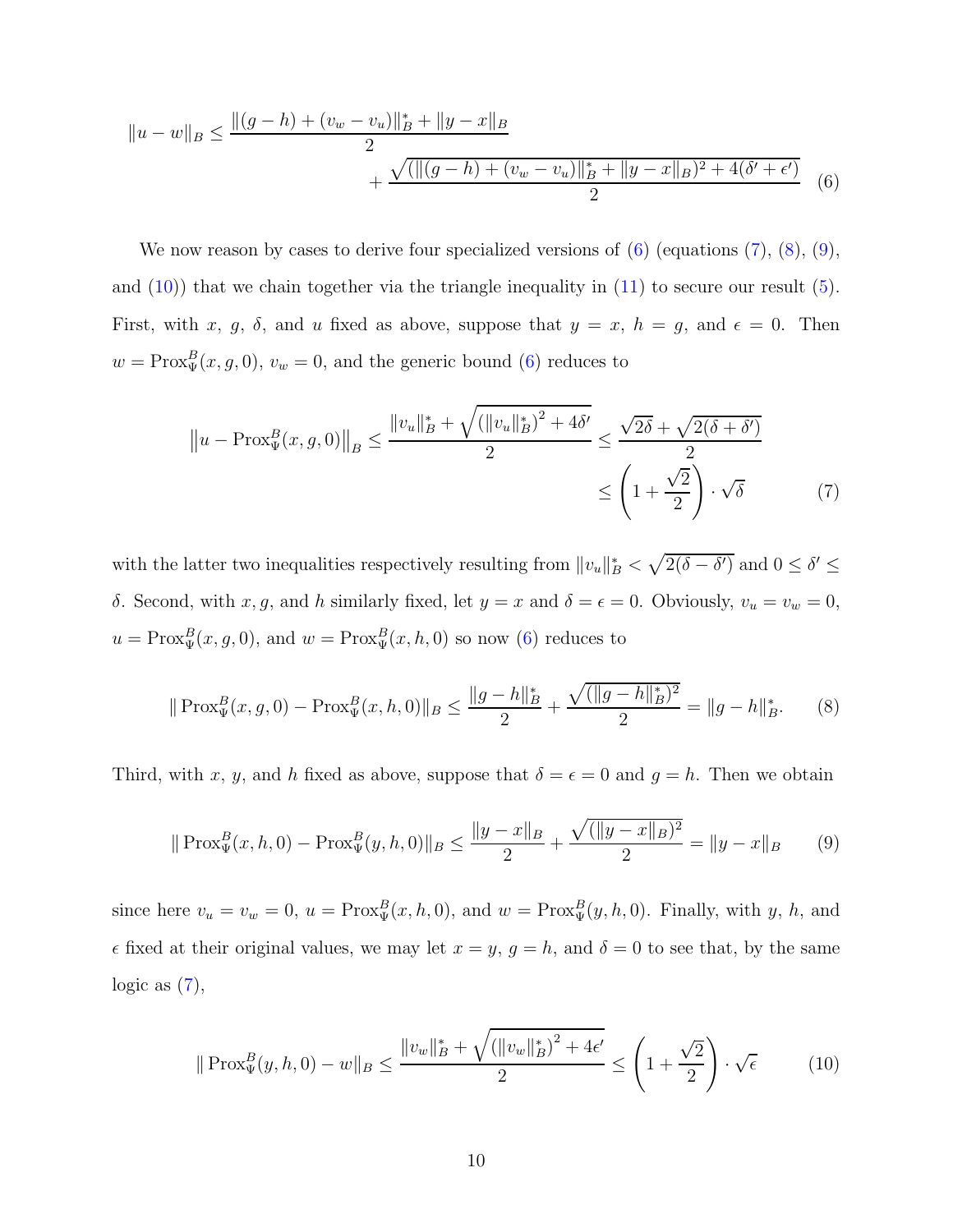Now, we may complete our proof. Furnished with [\(7\)](#page-9-1), [\(8\)](#page-9-2), [\(9\)](#page-9-3), and [\(10\)](#page-9-4), we compute

$$
||u - w||_B \le ||u - \text{Prox}_{\Psi}^{B}(x, g, 0)||_B
$$
  
+  $||\text{Prox}_{\Psi}^{B}(x, g, 0) - \text{Prox}_{\Psi}^{B}(x, h, 0)||_B + ||\text{Prox}_{\Psi}^{B}(x, h, 0) - \text{Prox}_{\Psi}^{B}(y, h, 0)||_B$   
+  $||\text{Prox}_{\Psi}^{B}(y, h, 0) - w||_B$   
 $\leq \left(1 + \frac{\sqrt{2}}{2}\right) \cdot \sqrt{6} + ||g - h||_B^* + ||y - x||_B + \left(1 + \frac{\sqrt{2}}{2}\right) \cdot \sqrt{\epsilon},$  (11)

<span id="page-10-1"></span> $\Box$ 

for all  $u \in \text{Prox}_{\Psi}^{B}(x, g, \delta)$  and  $w \in \text{Prox}_{\Psi}^{B}(y, h, \epsilon)$ , which is precisely [\(5\)](#page-8-0).

Let us now discuss how the inexact pre-conditioned proximal map includes other approaches to proximal map and gradient approximation. We show our framework subsumes at least two others. First, we turn to one proposed in [\[18\]](#page-29-5) by Rockafellar. Rockafellar approximates the (exact) proximal mapping  $x \mapsto \text{Prox}_{\Psi}(x) := \text{Prox}_{\Psi}^{I_n}(x, 0, 0)$  by way of  $y \in \mathbb{R}^n$ satisfying  $||r + y - x|| \le \delta$  for some  $r \in \partial \Psi(y)$  and  $\delta > 0$ . The corollary below explains how Rockafellar's approximation method is a special case of our own.

<span id="page-10-0"></span>**Corollary 2.4.** Let  $\Psi : \mathbb{R}^n \to \mathbb{R} \cup {\infty}$  be proper, closed, and convex,  $\delta \geq 0$ , and  $B \succ 0$ . For all  $x, g \in \mathbb{R}^n$ ,  $Prox_{\Psi}^B(x, g, \delta)$  is equal to the set of  $u \in \mathbb{R}^n$  satisfying

$$
||r + g + B(u - x)||_B^* \le \sqrt{2(\delta - \delta')}
$$

for some  $\delta' \in [0, \delta]$  and  $r \in \partial_{\delta'} \Psi(u)$ . In particular, for the set of approximate proximal map evaluations in the sense of [\[18](#page-29-5)],

$$
\left\{ u : \exists r \in \partial \Psi(u) \ s.t. \ \left\| u + r - x \right\| \leq \sqrt{2\delta} \right\} \subseteq \text{Prox}_{\Psi}^{I_n}(x, 0, \delta)
$$

holds where  $I_n$  denotes the  $n \times n$  identity matrix.

*Proof.* The first part of the corollary directly follows from Theorem [2.2\(](#page-6-0)iii) with  $v = r + g +$  $B(u - x)$ . The second part follows immediately from the first.  $\Box$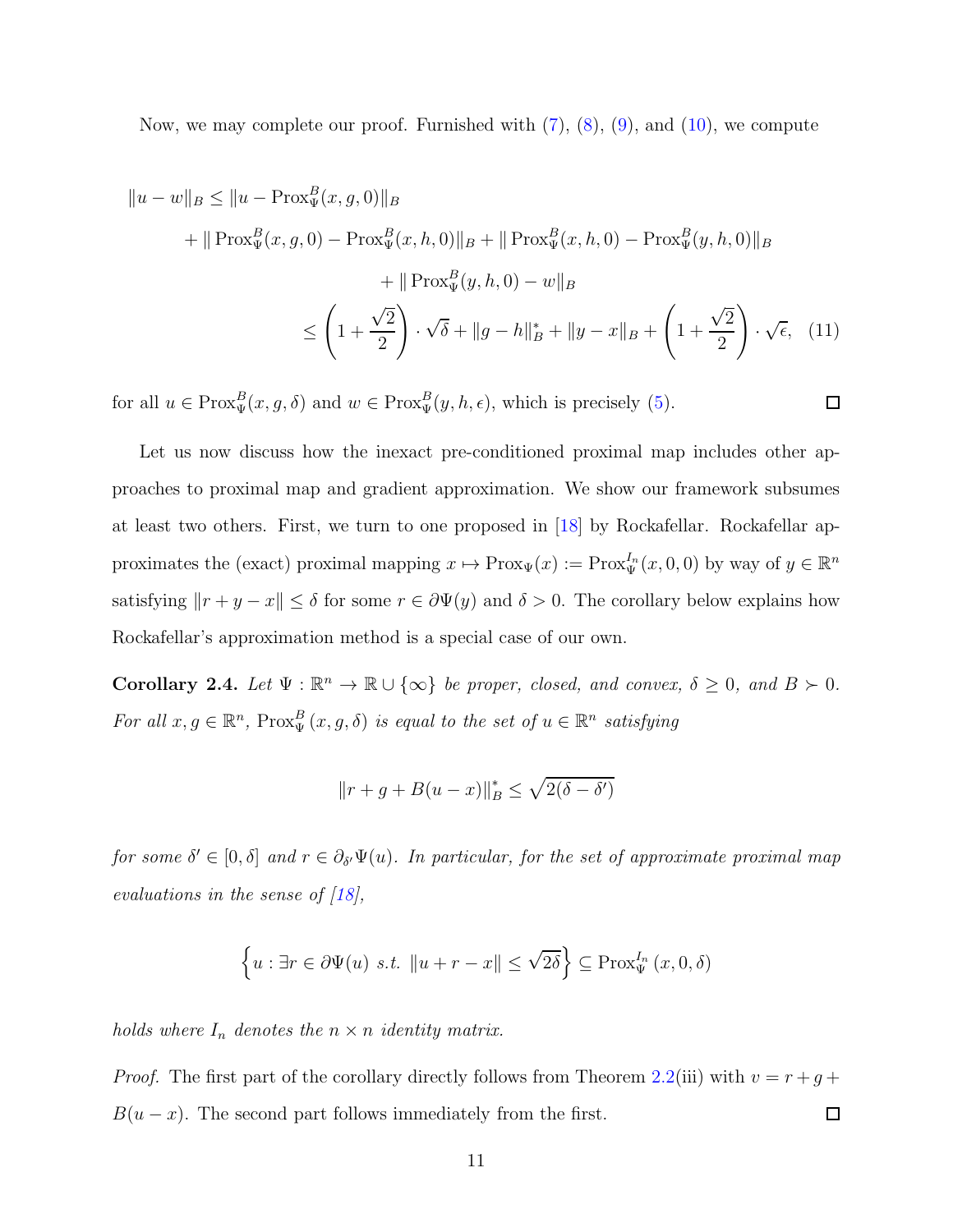In the context of first-order, proximally-based algorithms, a number of researchers study approximation error in just one of either the proximal map or gradient  $[4, 5, 24]$  $[4, 5, 24]$  $[4, 5, 24]$  $[4, 5, 24]$ , or, in cases where both types of errors are considered, their treatment is often handled separately [\[20\]](#page-30-0). For example, [\[20](#page-30-0)], one of the authoritative works on the proximal gradient scheme with errors for the composite minimization problem  $\min_{x \in \mathbb{R}^n} f(x) + \Psi(x)$  tenders the error dependent scheme

$$
x_k = \text{Prox}_{\Psi}^{I_n} (y_{k-1}, t(\nabla f(y_{k-1}) + e_k), \delta_k)
$$

$$
y_k = x_k + \beta_k (x_k - x_{k-1})
$$

where  $\{e_k\}_{k\geq 1}$  records the gradient approximation error,  $\{\beta_k\} \subseteq [0,\infty)$  dictates the momentum used to accelerate the algorithm, and  $t > 0$  is a stepsize parameter.

Theorem [2.3](#page-8-1) unveils an intriguing property of our  $\delta$ -Second Prox Theorem framework for analyzing the inexact proximal map: it is possible to unify the treatment of inexactly computed proximal maps and gradients by simply considering inexact proximal map computations. This observation is formalized via the next corollary's set inclusion.

<span id="page-11-0"></span>**Corollary 2.5.** Let  $\Psi : \mathbb{R}^n \to \mathbb{R} \cup {\infty}$  be proper, closed, and convex, and  $B \succ 0$ . For all  $x, g, e \in \mathbb{R}^n$  and  $\delta \geq 0$ , we have the inclusion

$$
\text{Prox}_{\Psi}^{B}(x, g+e, \delta) \subseteq \text{Prox}_{\Psi}^{B}\left(x, g, \delta+\sqrt{2\delta}\|e\|_{B}^{*}+\frac{1}{2}\left(\|e\|_{B}^{*}\right)^{2}\right).
$$

*Proof.* This follows from Theorem [2.2\(](#page-6-0)ii). Fix  $u \in \text{Prox}_{\Psi}^B(x, g + e, \delta)$ . There exist  $\delta' \in [0, \delta]$ and  $v \in \mathbb{R}^n$  such that  $||v||_B^* \leq \sqrt{2(\delta - \delta')}$  and  $v - (g + e) - B(u - x) \in \partial_{\delta'} \Psi(u)$ . Equivalently,  $(v - e) - g - B(u - x) \in \partial_{\delta'} \Psi(u)$ . Thus,  $u \in \text{Prox}_{\Psi}^B\left(x, g, \delta + \sqrt{2\delta} \|e\|_B^* + \frac{1}{2}\right)$  $\frac{1}{2}$  ( $||e||_B^*\rangle^2$ ) since

<span id="page-11-1"></span>
$$
||v - e||_B^* \le \sqrt{2\left[\left(\frac{1}{2}\left(||v - e||_B^*)^2 + \delta'\right) - \delta'\right]} \le \sqrt{2\left[\left(\delta + \sqrt{2\delta}||e||_B^* + \frac{1}{2}\left(\|e\|_B^*\right)^2\right) - \delta'\right]}.
$$

 $\Box$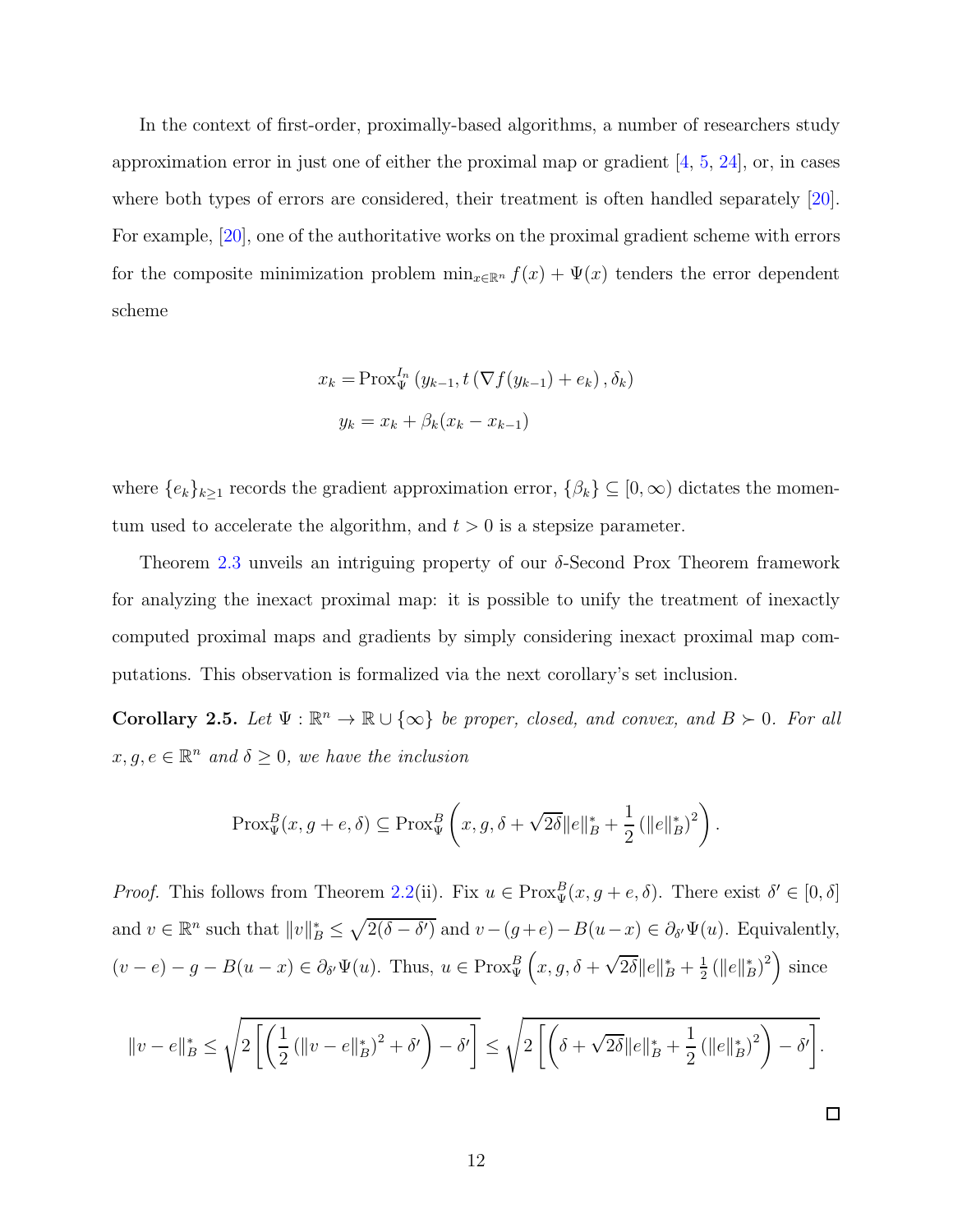## 3 The Inexact Cyclic Block Proximal Gradient Method

In this section we introduce and analyze the Inexact Cyclic Block Proximal Gradient method (I-CBPG), a variant of the cyclic block proximal gradient method for [\(1\)](#page-1-0) that allows for approximate evaluations of (pre-conditioned) proximal maps and gradients. Throughout, we will assume that the smooth and convex component f of  $(1)$  satisfies the following block smoothness condition: for each  $i = 1, ..., p$  there exists positive definite matrix  $B_i \in \mathbb{R}^{n_i \times n_i}$ and  $L_i > 0$  such that

<span id="page-12-0"></span>
$$
f(x + U_i t) \le f(x) + \langle \nabla_i f(x), t \rangle + \frac{L_i}{2} ||t||_{(i)}^2 \text{ for all } x \in \mathbb{R}^n \text{ and } t \in \mathbb{R}^{n_i},\tag{12}
$$

where  $\|\cdot\|_{(i)}$  denotes the norm on  $\mathbb{R}^{n_i}$  induced by the inner product  $(x, y) \mapsto \langle B_i x, y \rangle$  and  $\nabla_i f(x) = U_i^T \nabla f(x)$ . We will also assume that f satisfies a (pre-conditioned) smoothness condition: there exists  $L_f > 0$  such that

<span id="page-12-1"></span>
$$
f(x+t) \le f(x) + \langle \nabla f(x), t \rangle + \frac{L_f}{2} ||t||_B^2 \text{ for all } x, t \in \mathbb{R}^n,
$$
 (13)

where  $\|\cdot\|_B = \sqrt{\sum_{i=1}^p ||U_i^T \cdot||_{(i)}^2}$ . Finally, we will assume that F is coercive, i.e. it has bounded sublevel sets. In particular, this implies that  $R(x) := \sup_{y \in X^*} ||x - y|| < \infty$  where  $X^* := \arg \min_x f(x).$ 

To define the algorithm, we assume for each  $i = 1, \ldots, p$ , the set-valued map  $\text{Prox}_{\Psi_i/L_i}^{B_i}$ admits a selection function

$$
(x,\delta) \mapsto T_{\delta}^{(i)}(x) \in \operatorname{Prox}_{\frac{\Psi_i}{L_i}}^{B_i} \left( U_i^T x, \frac{1}{L_i} \nabla_i f(x), \delta \right) \subseteq \mathbb{R}^{n_i}
$$

that ensures the monotonic decrease condition

<span id="page-12-2"></span>
$$
f\left(x + U_i[T_\delta^{(i)}(x) - x_i]\right) \le f(x) \tag{14}
$$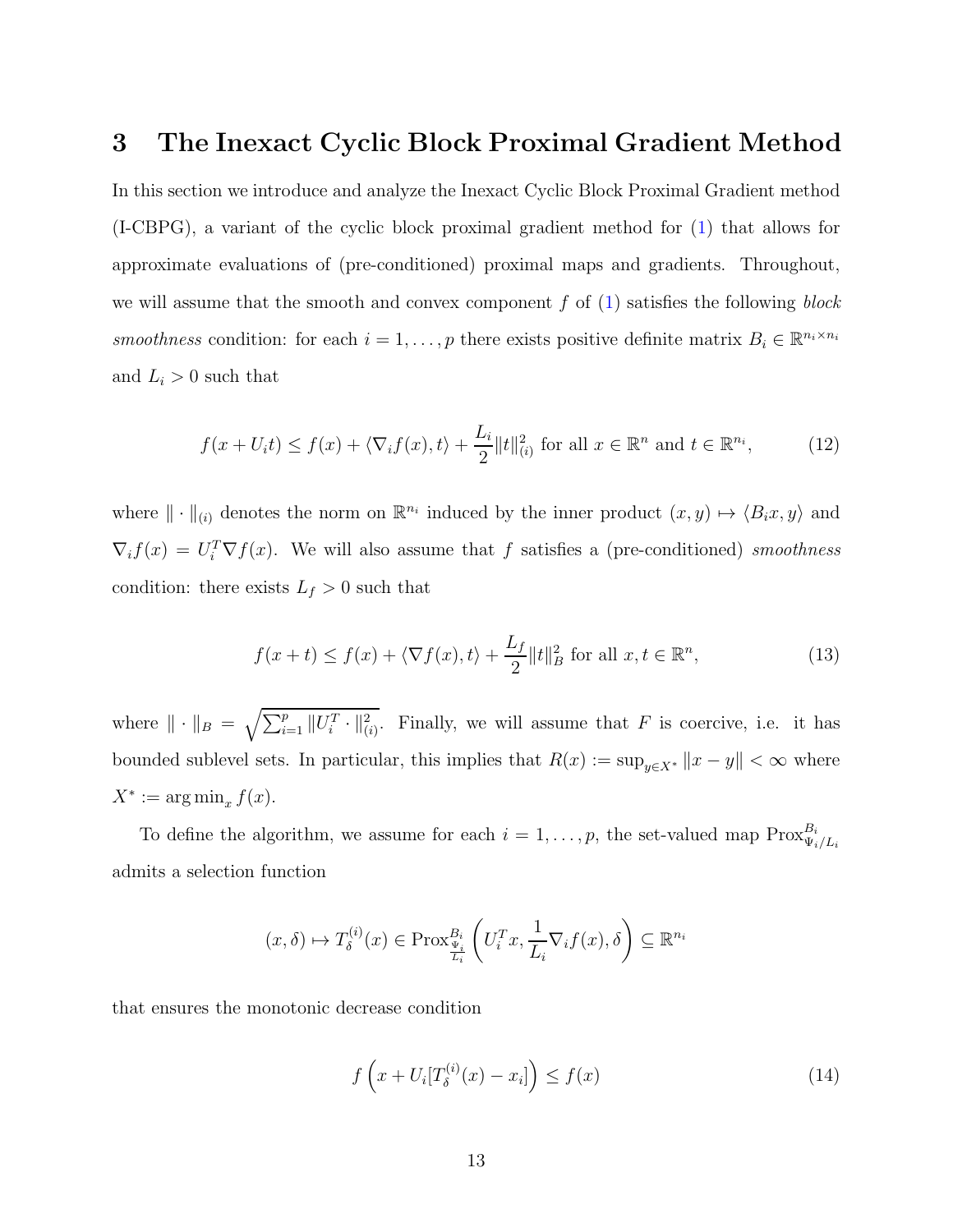where  $x_i \in \mathbb{R}^{n_i}$  is the *i*th block of x, that is,  $x_i = U_i^T x$ . It is now possible to introduce our I-CBPG scheme.

### <span id="page-13-0"></span>Algorithm 1: Inexact Cyclic Block Proximal Gradient (I-CBPG) Method

**Data:**  $x^0 \in \text{dom}(f), \delta_1 \ge 0$ for  $k=0,1,2,...$  do  $x^{k,0}=x^k;$ for  $i=1,\ldots,p$  do  $x^{k,i} = x^{k,i-1} + U_i[T_{\delta_{k+1}}^{(i)}]$  $\delta_{k+1}^{(i)}(x^{k,i-1}) - x_i^{k,i-1}$  $(15)$ end  $x^{k+1} := x^{k,p};$ Choose  $\delta_{k+2} \in [0, \delta_{k+1}]$ ;

```
end
```
We call  $\{\delta_k\}_{k\geq 1}$  the sequence of *error tolerances*. Two types of error tolerance sequences will be considered: fixed sequences where merely assume that  $\delta_k = \delta \geq 0$  for  $k \geq 1$  and dynamically decreasing sequences that converge to 0 at the sublinear rate  $\mathcal{O}(1/k^2)$ .

Our analysis of I-CBPG (Algorithm [1\)](#page-13-0) follows a standard three step outline for proving convergence of a first-order method purposed for convex minimization. First, we prove a sufficient decrease condition (Lemma [3.1\)](#page-14-0) that relates the suboptimality gap to the norm of the inter-iterate difference,  $x^{k,i} - x^{k,i-1}$ . Second, using the sufficient decrease condition, we derive a recurrence inequality (Lemma [3.2\)](#page-16-0) satisfied by the sequence of suboptimality gaps at each iterate. Third, we prove a technical lemma (Lemma [3.3\)](#page-19-0) that describes the rate of convergence of a recurrence of the form found in Lemma [3.2.](#page-16-0) Finally, we deduce our desired convergence rates as a consequence of the technical lemma and the suboptimality gap recurrence inequality. The convergence rates for fixed errors are summarized in Theorem [3.4](#page-20-0) and Corollary [3.5](#page-20-1) while the convergence rates for sublinearly decreasing errors are summarized in Theorem [3.6](#page-21-0) and Corollary [3.7.](#page-22-1)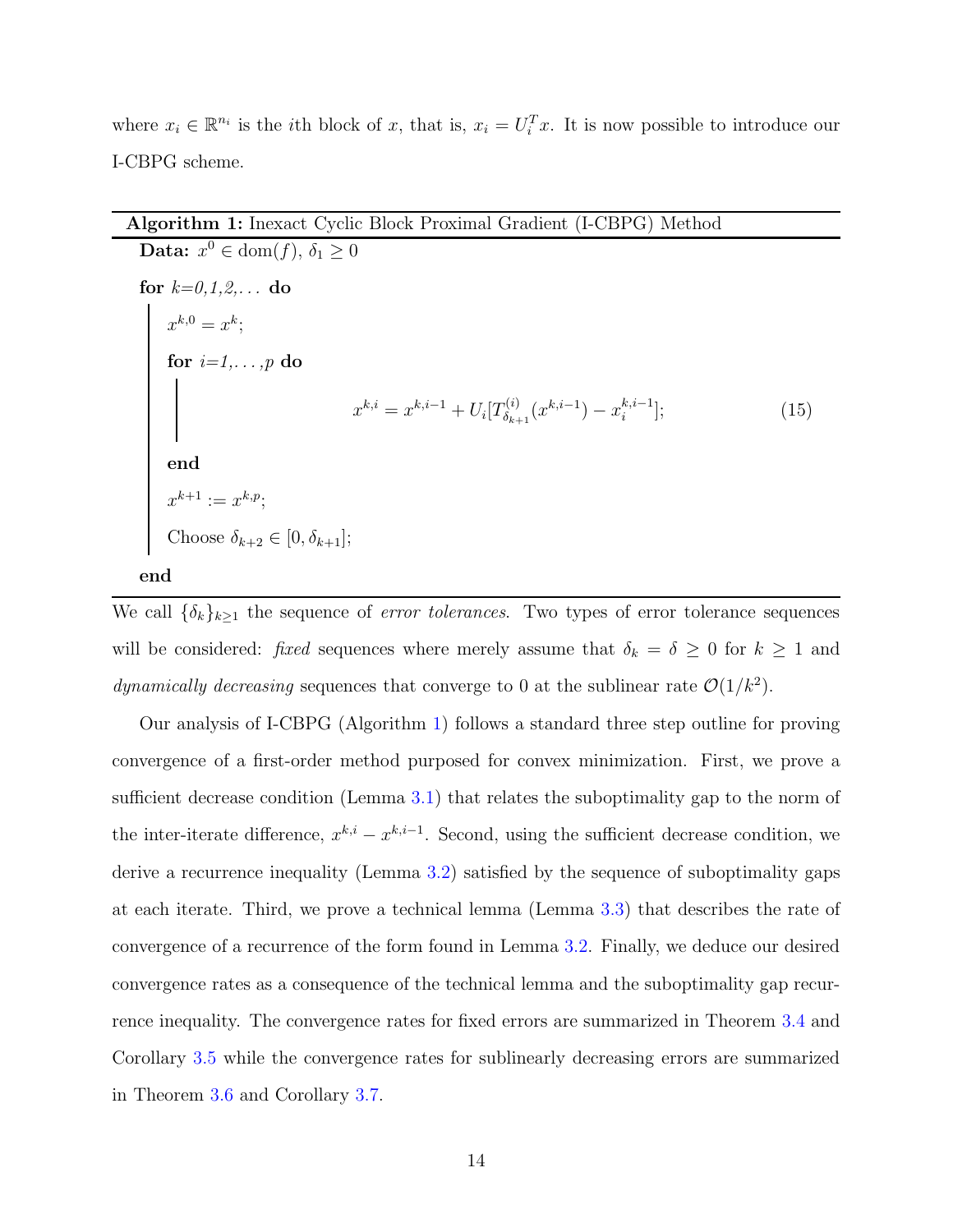We begin by presenting the sufficient decrease inequality.

<span id="page-14-0"></span>**Lemma 3.1** (Sufficient Decrease Inequalities). Let  $\{x^k\}_{k\geq 0}$  and  $\{\delta_k\}_{k\geq 1}$  denote the sequences of iterates and error tolerances generated by I-CBPG (Algorithm [1\)](#page-13-0). Then we have that

(i) For all  $k \geq 0$  and  $1 \leq i \leq p$ ,

<span id="page-14-2"></span>
$$
3L_i \delta_{k+1} + F(x^{k,i}) - F(x^{k,i-1}) \ge \frac{L_i}{4} ||x^{k,i} - x^{k,i-1}||_{(i)}^2
$$
\n(16)

(*ii*) For all  $k \geq 0$ ,

$$
3L_{\min}p\delta_{k+1} + F(x^k) - F(x^{k+1}) \ge \frac{L_{\min}}{4} \|x^k - x^{k+1}\|_B^2 \tag{17}
$$

Proof. To streamline notation for the proofs of (i) and (ii), let us define the variables  $x = x^{k,i-1}, x^+ = x^{k,i}$ , and  $\delta = \delta_{k+1}$ . First, notice that the *i*-th block of  $x^+$  is  $x_i^+ = T_{\delta}^{(i)}$  $\delta^{(i)}(x).$ 

(i) By the blockwise smoothness property,

<span id="page-14-1"></span>
$$
f(x^{+}) \le f(x) + \langle \nabla_i f(x), x_i^{+} - x_i \rangle + \frac{L_i}{2} ||x_i^{+} - x_i||_{(i)}^2
$$

so

$$
F(x^{+}) \leq F(x) + \left\langle \nabla_i f(x), x_i^{+} - x_i \right\rangle + \frac{L_i}{2} \left\| x_i^{+} - x_i \right\|_{(i)}^2 + \Psi_i(x_i^{+}) - \Psi_i(x_i)
$$
(18)

We aim to refine the right-hand side of this inequality. To this end, the Theorem [2.2\(](#page-6-0)iii) gives us

$$
\left\langle v - \frac{1}{L_i} \nabla_i f(x) - B_i(x_i^+ - x_i), x_i - x_i^+ \right\rangle \leq \frac{\Psi_i}{L_i}(x_i) - \frac{\Psi_i}{L_i}(x_i^+) + \delta,
$$

for some  $v \in \mathbb{R}^n$  such that  $||v||_{(i)}^* \leq$  $\sqrt{2\delta}$ , since  $x_i^+ = T_\delta^{(i)}$  $\delta^{(i)}(x)$ . We rearrange this inequality to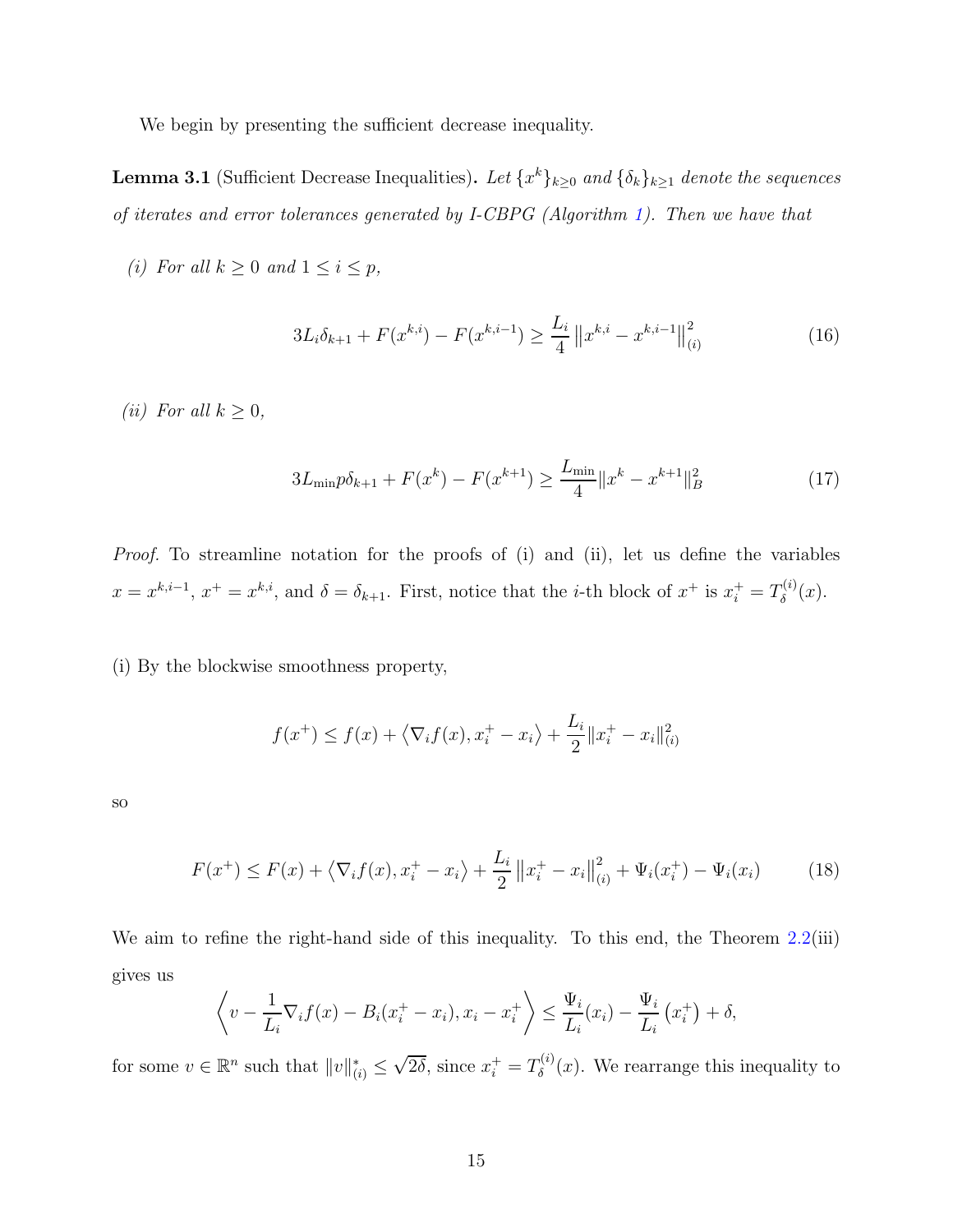bound  $\langle \nabla_i f(x), x_i^+ - x_i \rangle$  according to

$$
\langle \nabla_i f(x), x_i^+ - x_i \rangle \le -L_i \|x_i^+ - x_i\|_{(i)}^2 + \Psi_i(x_i) - \Psi_i(x_i^+) + L_i \langle v, x_i^+ - x_i \rangle + L_i \delta
$$
  
\n
$$
\le -L_i \|x_i^+ - x_i\|_{(i)}^2 + \Psi_i(x_i) - \Psi_i(x_i^+)
$$
  
\n
$$
+ \frac{L_i}{2} \Big( 2(\|v\|_{(i)}^*)^2 + \frac{1}{2} \|x_i^+ - x_i\|_{(i)}^2 \Big) + L_i \delta \qquad (19)
$$
  
\n
$$
\le -\frac{3L_i}{4} \|x_i^+ - x_i\|_{(i)}^2 + \Psi_i(x_i) - \Psi_i(x_i^+) + 3L_i \delta \qquad (20)
$$

where on the third line we applied the AM-GM inequality to  $\langle v, x_i^+ - x_i \rangle = \langle \sqrt{2}v, \frac{1}{\sqrt{2}}v \rangle$  $\frac{1}{2}(x_i^+ - x_i)\bigg\rangle$ . Finally, inserting [\(20\)](#page-15-0)'s bound into [\(18\)](#page-14-1)'s right-hand side, we settle on a rearranged [\(16\)](#page-14-2),

$$
F(x^{+}) \le F(x) - \frac{L_i}{4} ||x_i^{+} - x_i||_{(i)}^{2} + 3L_i\delta.
$$

(ii) Rearrange the below chain of inequalities that follows from applying (i)

$$
||x^{k} - x^{k+1}||_{B}^{2} = \sum_{i=1}^{p} ||x^{k,i} - x^{k,i-1}||_{(i)}^{2} \le \sum_{i=1}^{p} \left\{ \frac{4}{L_{i}} [F(x^{k,i-1}) - F(x^{k,i})] + 12\delta \right\}
$$

$$
\le \frac{4}{L_{\min}} [F(x^{k}) - F(x^{k+1})] + 12p\delta.
$$

<span id="page-15-1"></span><span id="page-15-0"></span>

We now take the second step in our analysis: deriving the main recurrence inequality.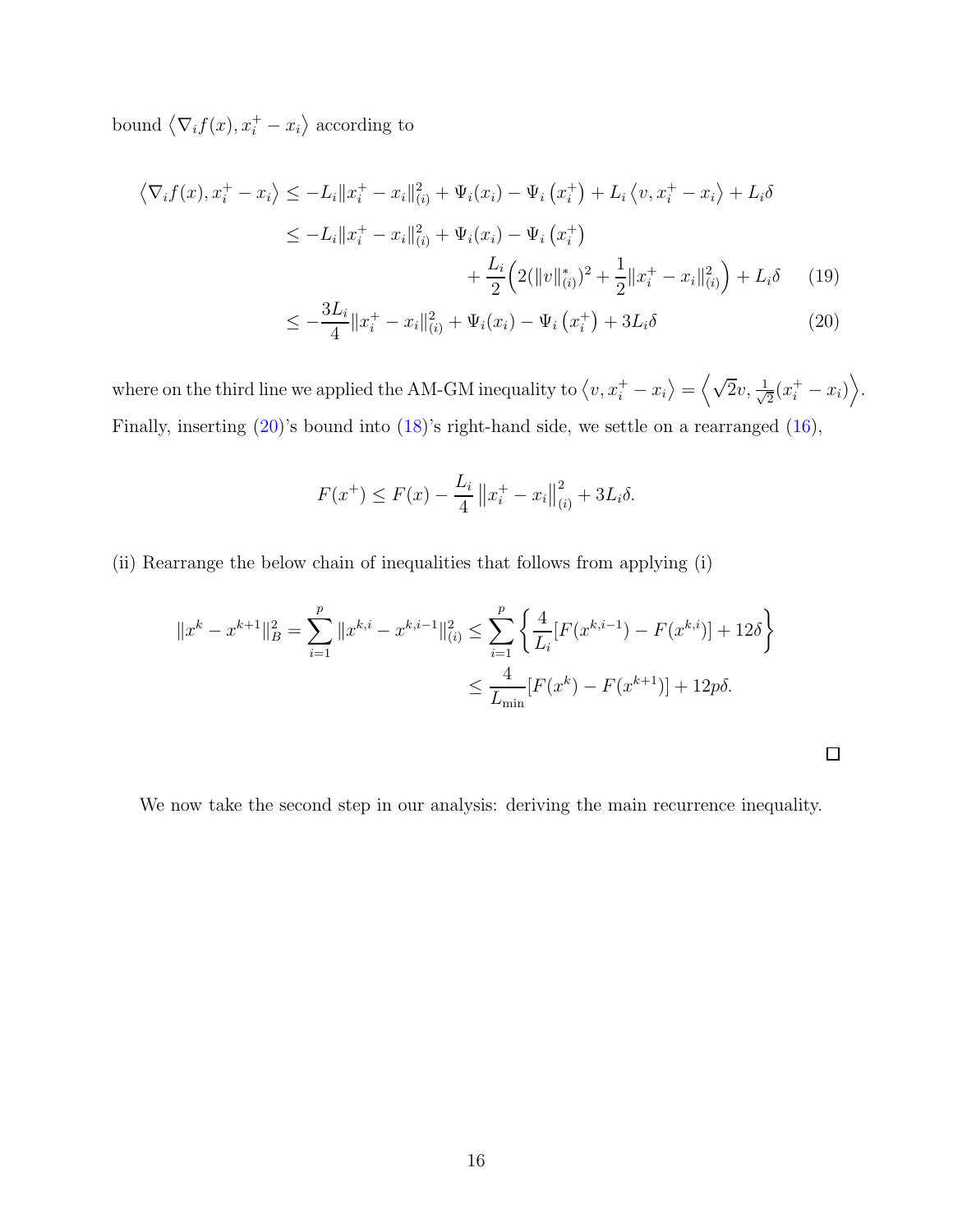<span id="page-16-0"></span>**Lemma 3.2.** Let  $\{x^k\}_{k\geq 0}$  and  $\{\delta_k\}_{k\geq 1}$  denote the sequences of iterates and error tolerances generated by I-CBPG (Algorithm [1\)](#page-13-0). Then for all  $k \geq 0$  the recurrence inequality

<span id="page-16-1"></span>
$$
\frac{L_{\min}}{2p(L_f + L_{\max})^2 R(x^0)^2} [F(x^{k+1}) - F^*]^2 \le F(x^k) - F(x^{k+1}) + \mathcal{O}(\delta_{k+1})
$$

holds. Specifically,

$$
\frac{L_{\min}}{8p(L_f + L_{\max})^2 R(x^0)^2} [F(x^{k+1}) - F^*]^2 \le
$$
\n
$$
F(x^k) - F(x^{k+1}) + L_{\min} \left[ 3p + \frac{L_{\max}^2}{4} \left( \frac{R(x^0)\sqrt{2} + \sqrt{p\delta_1}}{(L_f + L_{\max})R(x^0)} \right)^2 \right] \delta_{k+1} \quad (21)
$$

*Proof.* Fix  $k \geq 0$  and  $i \in \{1, ..., p\}$ . Invoking the  $\delta$ -Second Prox Theorem (Theorem [2.2\)](#page-6-0) for  $T^{(i)}_{\delta_{k}}$  $S_{\delta_{k+1}}(x^{k,i-1})$  with, there exists  $v^{k,i} \in \mathbb{R}^{n_i}$  with  $||v^{k,i}||_{(i)}^* \leq \sqrt{2\delta_{k+1}}$  such that

$$
\frac{\Psi_i}{L_i}(y) - \frac{\Psi_i}{L_i}(x_i^{k,i}) + \delta_{k+1} \ge \left\langle v^{k,i} - \frac{1}{L_i} \nabla_i f(x^{k,i-1}) - B_i T_{\delta_{k+1}}^{(i)}(x^{k,i-1}), y - x_i^{k,i} \right\rangle,
$$

for any  $y \in \mathbb{R}^{n_i}$ . Setting  $y = x_i^*$ , recognizing that  $x_i^{k,i} = x_i^{k+1}$  $_i^{k+1}$  and  $T_{\delta_{k+1}}^{(i)}$  $s_{k+1}^{(i)}(x^{k,i-1}) = x_i^{k+1} - x_i^k,$ and multiplying both sides by  $L_i$ 

$$
\Psi_i(x_i^*) - \Psi_i(x_i^{k,i}) + L_i \delta_{k+1} \ge L_i \left\langle v^{k,i} - \frac{1}{L_i} \nabla_i f(x^{k,i-1}) + B_i(x_i^k - x_i^{k+1}), x_i^* - x_i^{k+1} \right\rangle,
$$

Summing this last inequality over  $i \in \{1, \ldots, p\}$  we see

$$
\Psi(x^*) - \Psi(x^{k+1}) + \sum_{i=1}^p L_i \delta_{k+1} \ge \sum_{i=1}^p L_i \left\langle v^{k,i} - \frac{1}{L_i} \nabla_i f(x^{k,i-1}) + B_i(x_i^k - x_i^{k+1}), x_i^* - x_i^{k+1} \right\rangle
$$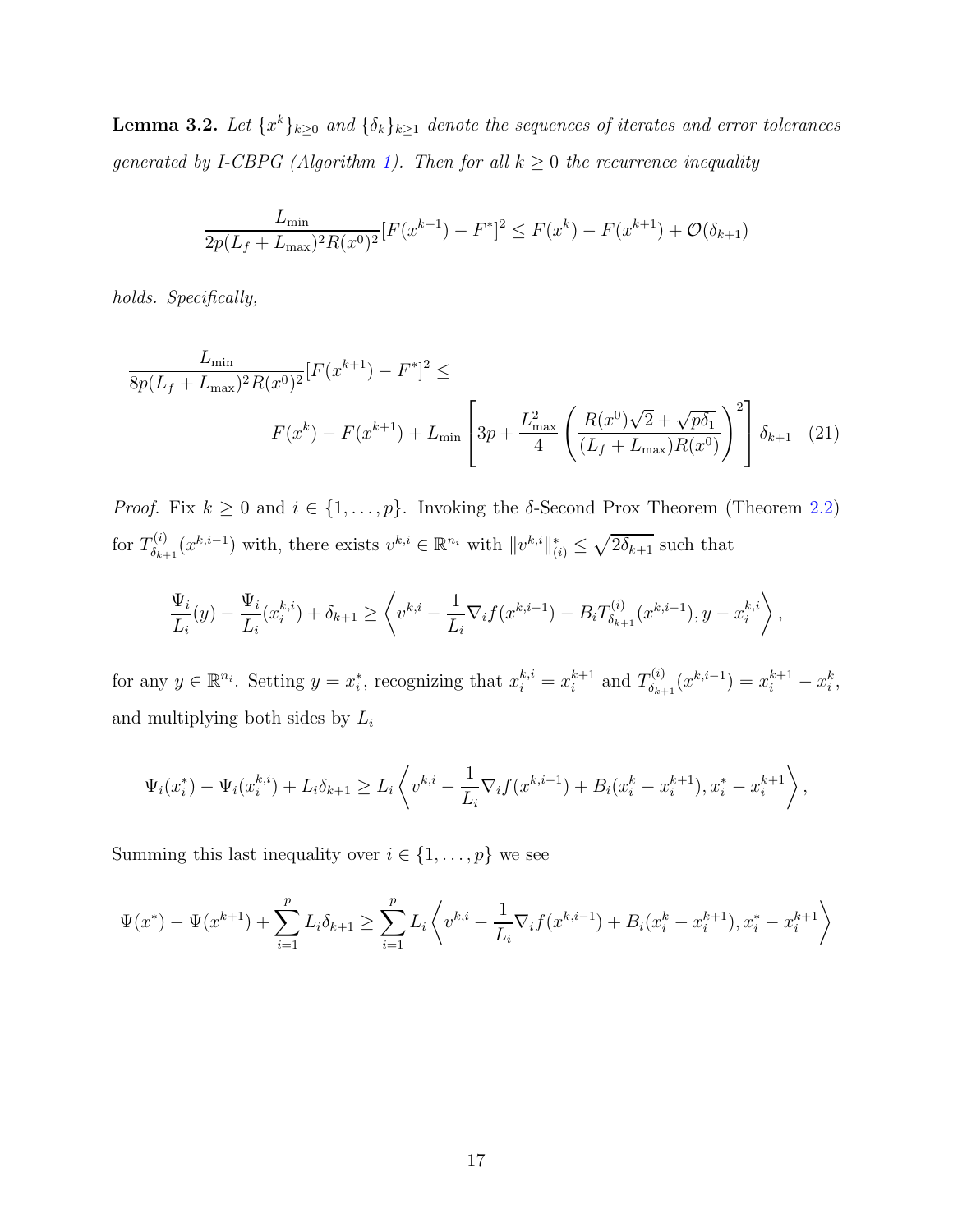which we will eventually use in the rearranged form

$$
\sum_{i=1}^{p} L_i \left( \delta_{k+1} + \left\langle v^{k,i} - \frac{1}{L_i} \nabla_i f(x^{k,i-1}) + B_i (x_i^k - x_i^{k+1}), x_i^{k+1} - x_i^* \right\rangle \right) \geq \Psi(x^{k+1}) - \Psi(x^*). \tag{22}
$$

The convexity of  $f$  implies that

<span id="page-17-0"></span>
$$
F(x^{k+1}) - F^* = f(x^{k+1}) - f(x^*) + \Psi(x^{k+1}) - \Psi(x^*)
$$
  
\n
$$
\leq \langle \nabla f(x^{k+1}), x^{k+1} - x^* \rangle + \Psi(x^{k+1}) - \Psi(x^*)
$$
  
\n
$$
\leq \sum_{i=1}^p \langle \nabla_i f(x^{k+1}), x_i^{k+1} - x_i^* \rangle + \Psi(x^{k+1}) - \Psi(x^*)
$$

which we combine with [\(22\)](#page-17-0) to yield

$$
F(x^{k+1}) - F^* \le \sum_{i=1}^p \left\langle \nabla_i f(x^{k+1}), x_i^{k+1} - x_i^* \right\rangle
$$
  
+ 
$$
\sum_{i=1}^p L_i \left( \delta_{k+1} + \left\langle v^{k,i} - \frac{1}{L_i} \nabla_i f(x^{k,i-1}) + B_i (x_i^k - x_i^{k+1}), x_i^{k+1} - x_i^* \right\rangle \right)
$$
  
= 
$$
\sum_{i=1}^p \left( L_i \delta_{k+1} + \left\langle \nabla_i f(x^{k+1}) - \nabla_i f(x^{k,i-1}) + L_i B_i (x_i^k - x_i^{k+1}) + L_i v^{k,i}, x_i^{k+1} - x_i^* \right\rangle \right).
$$
 (23)

We further compute

$$
F(x^{k+1}) - F^* \le \sum_{i=1}^p \left[ \|\nabla_i f(x^{k+1}) - \nabla_i f(x^{k,i-1})\|_{(i)}^* + L_i \|x_i^k - x_i^{k+1}\|_{(i)} \right. \\
\left. + L_i \|v^{k,i}\|_{(i)}^* \right] \cdot \|x_i^{k+1} - x_i^* \|_{(i)} + pL_{\max} \delta_{k+1} \\
\le \sum_{i=1}^p \left[ L_f \|x^{k+1} - x^{k,i-1}\|_B + L_{\max} \|x_i^k - x_i^{k+1}\|_{(i)} + L_i \sqrt{2\delta_{k+1}} \right] \cdot \|x_i^{k+1} - x_i^* \|_{(i)} \\
\quad + pL_{\max} \delta_{k+1}
$$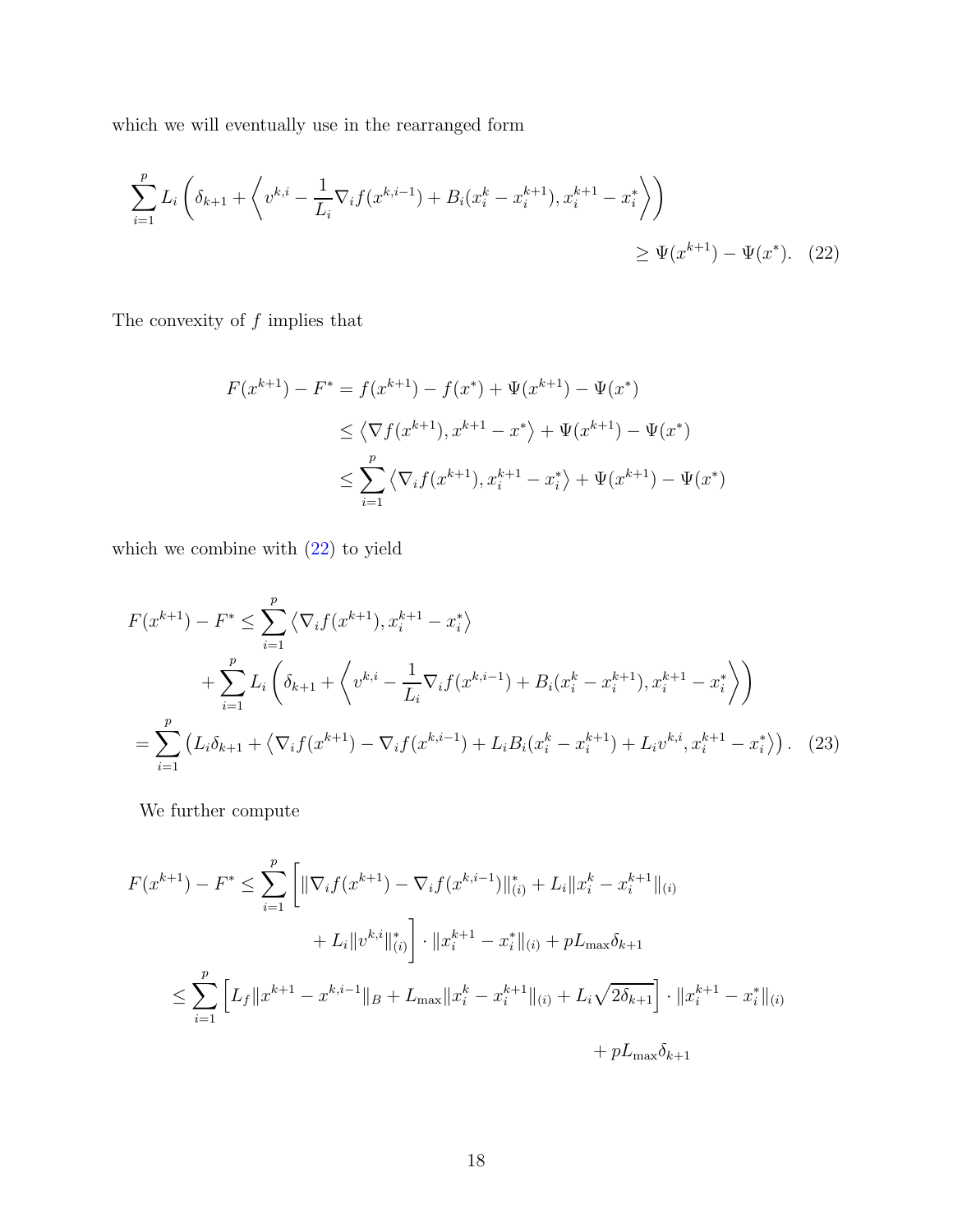<span id="page-18-0"></span>
$$
= (L_f + L_{\text{max}}) \|x^k - x^{k+1}\|_B \cdot \sum_{i=1}^p \|x_i^{k+1} - x_i^*\|_{(i)} + L_{\text{max}} \cdot \left(\sum_{i=1}^p \|x_i^{k+1} - x_i^*\|_{(i)}\right) \cdot \sqrt{2\delta_{k+1}} + pL_{\text{max}}\delta_{k+1} \quad (24)
$$

where we use the Cauchy-Schwarz, triangle, block smoothness  $(12)$ , and preconditioned smoothness [\(13\)](#page-12-1) inequalities along with the norm bounds on the  $v^{k,i}$  terms on line 1. The norm equivalence bound  $\|\cdot\|_1 \leq p^{1/2} \|\cdot\|_2$  on  $\mathbb{R}^p$  along with the coercivity assumption implies

$$
\sum_{i=1}^p \|x_i^{k+1} - x_i^*\|_{(i)} \le p^{1/2} \sqrt{\sum_{i=1}^p \|x_i^{k+1} - x_i^*\|_{(i)}^2} = p^{1/2} \|x^{k+1} - x^*\|_{B} \le p^{1/2} R(x^0)
$$

so we may refine [\(24\)](#page-18-0) to

$$
F(x^{k+1}) - F^* \le p^{1/2} (L_f + L_{\text{max}}) R(x^0) \|x^k - x^{k+1}\|_B + p^{1/2} L_{\text{max}} R(x^0) \sqrt{2\delta_{k+1}} + p L_{\text{max}} \delta_{k+1}
$$

Now, observe that by squaring and applying the Cauchy-Schwarz inequality and monotonicity of the sequence  $\{\delta_k\}_{k\geq 1}$ , we get

<span id="page-18-1"></span>
$$
[F(x^{k+1}) - F^*]^2 \le [p^{1/2}(L_f + L_{\text{max}})R(x^0)||x^k - x^{k+1}||_B + p^{1/2}L_{\text{max}}R(x^0)\sqrt{2\delta_{k+1}} + pL_{\text{max}}\delta_{k+1}]^2
$$
  
\n
$$
\le 2p(L_f + L_{\text{max}})^2R(x^0)^2||x^k - x^{k+1}||_B^2 + 2\delta_{k+1}(\sqrt{2}p^{1/2}L_{\text{max}}R(x^0) + pL_{\text{max}}\sqrt{\delta_{k+1}})^2(25)
$$
  
\n
$$
\le 2p(L_f + L_{\text{max}})^2R(x^0)^2||x^k - x^{k+1}||_B^2 + 2\delta_{k+1}(\sqrt{2}p^{1/2}L_{\text{max}}R(x^0) + pL_{\text{max}}\sqrt{\delta_1})^2
$$

At this point, we multiply both sides of the inequality by  $\frac{L_{\min}}{8p(L_f + L_{\max})^2 R(x^0)^2}$  and apply the bound of Lemma [3.1](#page-14-0) in straightforward fashion to obtain

$$
\frac{L_{\min}}{8p(L_f + L_{\max})^2 R(x^0)^2} [F(x^{k+1}) - F^*]^2 \le \frac{L_{\min}}{4} ||x^k - x^{k+1}||_B^2 + \left(\frac{L_{\min}(\sqrt{2}p^{1/2}L_{\max}R(x^0) + pL_{\max}\sqrt{\delta_1})^2}{4p(L_f + L_{\max})^2 R(x^0)^2}\right)\delta_{k+1}
$$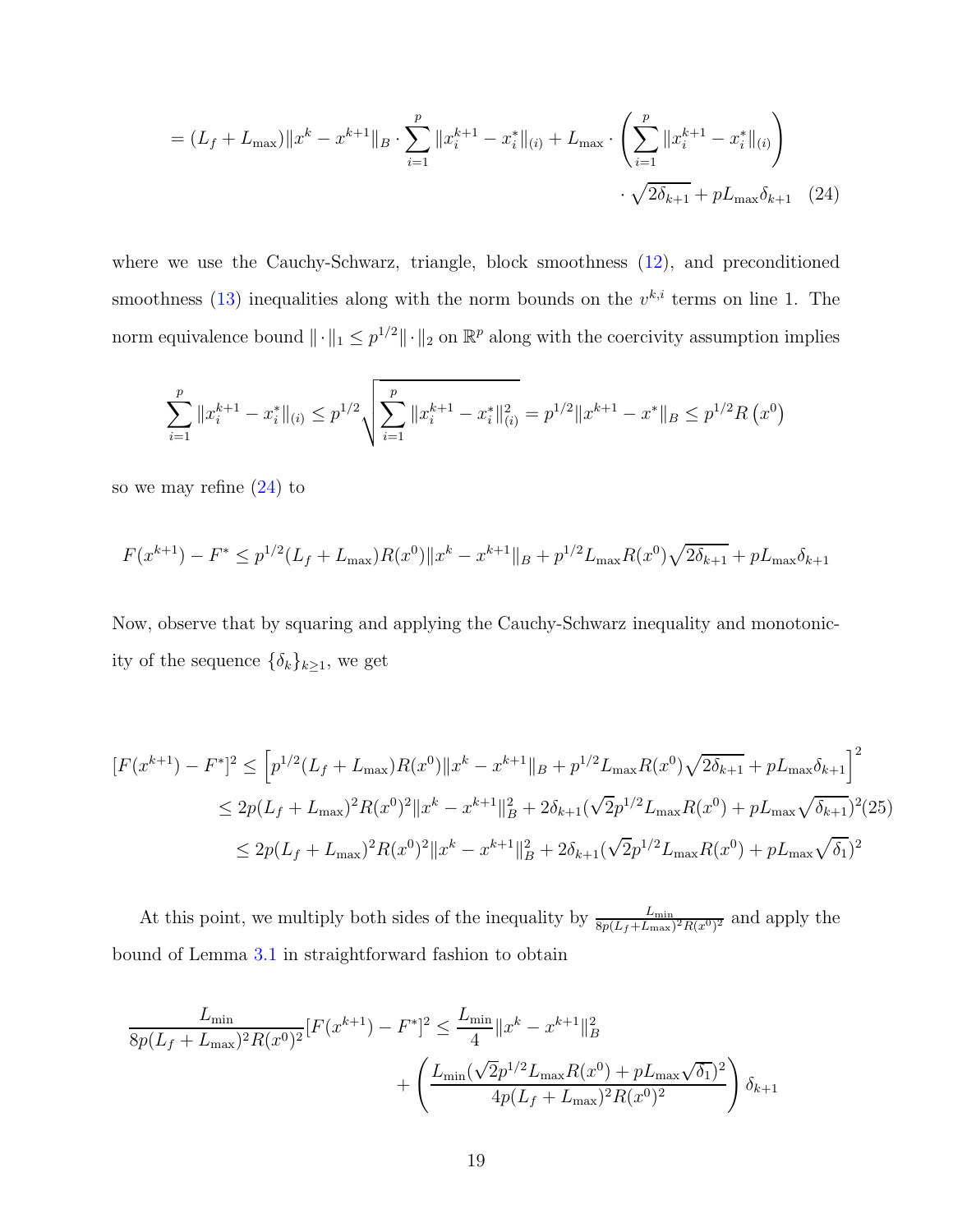$$
\leq F(x^{k}) - F(x^{k+1}) + 3L_{\min}p\delta_{k+1} + \frac{L_{\min}L_{\max}^{2}}{4} \left(\frac{R(x^{0})\sqrt{2} + \sqrt{p\delta_{1}}}{(L_{f} + L_{\max})R(x^{0})}\right)^{2} \delta_{k+1}
$$
 (26)

As promised, we see that stating and proving our main convergence results hinges upon determining the convergence rate of a sequence satisfying a certain recurrence inequality. The following technical lemma, whose proof we defer to this paper's singular appendix, accomplishes this task.

<span id="page-19-0"></span>**Lemma 3.3.** If  $\{A_\ell\}_{\ell\geq 0}$  and  $\{\Delta_\ell\}_{\ell\geq 1}$  are non-negative, non-increasing sequences of real numbers satisfying the recurrence inequality

<span id="page-19-1"></span>
$$
\frac{1}{\gamma}A_{\ell+1}^2 \le A_{\ell} - A_{\ell+1} + \Delta_{\ell+1}.\tag{27}
$$

for some  $\gamma \geq 1$  then the following hold:

(i) If  $\{\Delta_\ell\}_{\ell \geq 1}$  is a constant sequence such that  $\Delta_\ell = \Delta \geq 0$  for all  $\ell \geq 1$ , then for  $u = \sqrt{\Delta \gamma}$ , we have that

$$
A_k \le \max\left\{\frac{4\gamma(A_0 - u)}{(k-1)(A_0 + 3u)} + u, \left(\frac{1}{2}\right)^{(k-1)/2} A_0\right\}
$$

for  $k > 2$ .

(ii) If  $\{\Delta_{\ell}\}_{{\ell} \geq 1}$  shrinks at the sublinear rate  $\mathcal{O}(1/k^2)$ , i.e. there exists  $D > 0$  such that  $\Delta_{\ell} \leq D/\ell^2$  for  $\ell \geq 1$ , then

$$
A_k \le \max\left\{\frac{16\gamma}{k-3}, \frac{8\sqrt{D\gamma}}{k-3}, \left(\frac{1}{2}\right)^{(k-1)/2} A_0\right\}
$$

for  $k > 4$ .

Below we present convergence rates for I-CBPG and thus complete our theoretical developments. Our first two results, Theorem [3.4](#page-20-0) and Corollary [3.5,](#page-20-1) cover merely fixed errors. A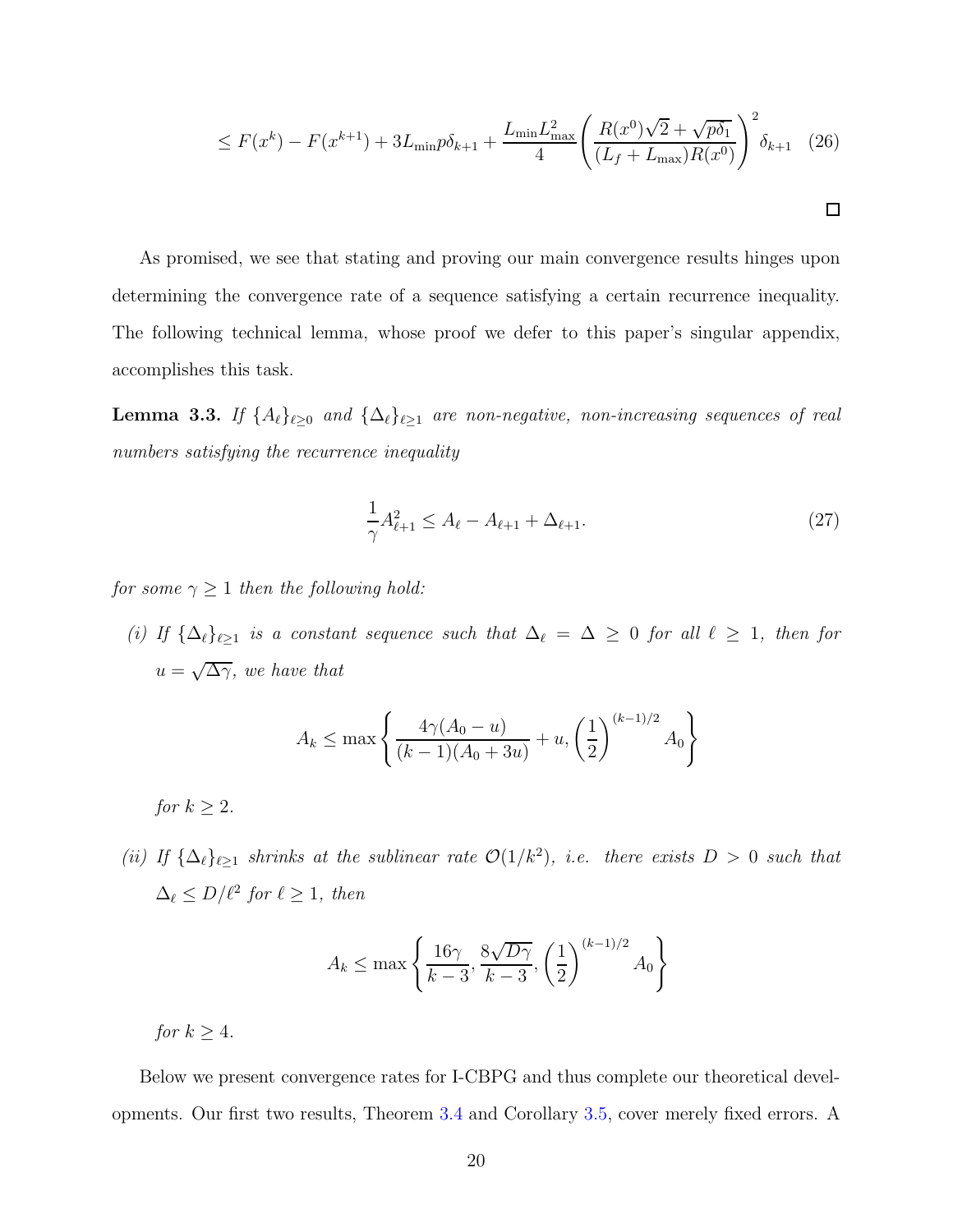reader familiar with the analyses of cyclic BPG methods in  $[1, 2]$  $[1, 2]$  will notice that the constant  $\gamma$  in Theorem [3.4](#page-20-0) differs by a factor of 4 from that in [\[1](#page-28-6), Theorem 11.18]. This constant, and thus the rate in the exact computation setting, is recoverable from our analysis with minor modification. Namely, by replacing the Cauchy-Schwarz derived bounds in equations [\(19\)](#page-15-1) and [\(25\)](#page-18-1), we can recover said constant. The cost, however, is that the dependence in Lemma [3.2](#page-16-0) on  $\{\delta_k\}_{k\geq 1}$  deteriorates from  $\mathcal{O}(\delta_k)$  to  $\mathcal{O}(\delta_k^{1/2})$  $\binom{1}{k}$ .

<span id="page-20-0"></span>**Theorem 3.4** (Convergence of I-CBPG: Fixed Error Case). Let  $\{x^k\}_{k\geq 0}$  and  $\{\delta_k\}_{k\geq 1}$  denote the sequences of iterates and error tolerances generated by I-CBPG (Algorithm [1\)](#page-13-0). If the error tolerance sequence is fixed  $(\delta_{\ell} = \delta \ge 0 \text{ for } \ell \ge 1)$  then for any  $k \ge 2$ ,

<span id="page-20-2"></span>
$$
F(x^{k}) - F^* \le \max\left\{ \left(\frac{1}{2}\right)^{(k-1)/2} \left(F(x^0) - F^*\right), \frac{4\gamma \left(F(x^0) - F^* - u\right)}{(k-1)(F(x^0) - F^* + 3u)} + u \right\}, \quad (28)
$$

where

$$
\gamma = \frac{8p(L_f + L_{\text{max}})^2 R(x^0)^2}{L_{\text{min}}}, \quad u = \sqrt{L_{\text{min}} \left[ 3p + \frac{L_{\text{max}}^2}{4} \left( \frac{R(x^0)\sqrt{2} + \sqrt{p\delta}}{(L_f + L_{\text{max}})R(x^0)} \right)^2 \right] \delta \gamma}
$$

*Proof.* The result is immediate upon invoking the technical recurrence lemma (Lemma  $3.3(i)$  $3.3(i)$ ) with  $A_k = F(x^k) - F^*$ ,  $\gamma$  and u as in the statement of the theorem, and

$$
\Delta = L_{\min} \left[ 3p + \frac{L_{\max}^2}{4} \left( \frac{R(x^0)\sqrt{2} + \sqrt{p\delta}}{(L_f + L_{\max})R(x^0)} \right)^2 \right] \delta
$$

 $\Box$ 

<span id="page-20-1"></span>Corollary 3.5 (Convergence of I-CBPG: Fixed Error Case (Restated)). Under the same assumptions and definitions of u and  $\gamma$  in Theorem [3.4,](#page-20-0) if  $\epsilon > u$  the iterates of I-CBPG (Algorithms [1\)](#page-13-0) achieve  $F(x^k) - F^* \leq \epsilon$  for  $k \geq K$  where

$$
K = 1 + \left\lceil \max\left\{ \frac{2}{\log 2} \cdot \log \frac{F(x^0) - F^*}{\epsilon}, \frac{4\gamma (F(x^0) - F^* - u)}{(\epsilon - u)(F(x^0) - F^* + 3u)} \right\} \right\rceil
$$
(29)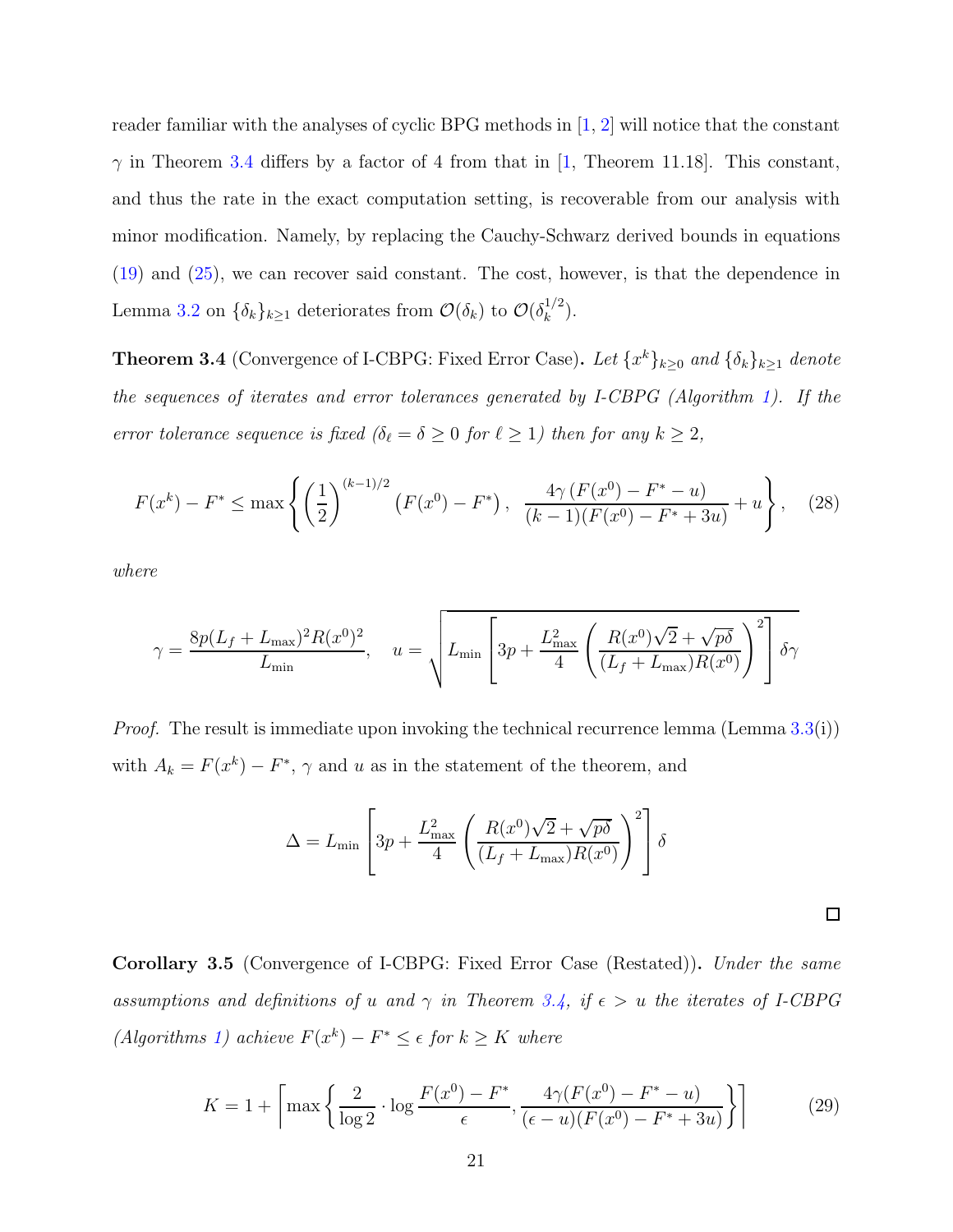*Proof.* Clearly, the expression for K is the smallest  $k \geq 2$  ensuring the right-hand side of [\(28\)](#page-20-2) from Theorem [3.4](#page-20-0) is less than or equal  $\epsilon$ .  $\Box$ 

Below we present the convergence rate when the error tolerance sequence  $\{\delta_k\}_{k\geq 1}$  decreases at the sublinear rate  $\mathcal{O}(1/k^2)$ . It is appropriate to reiterate that we are not aware of any works on inexact coordinate descent type methods that establish a rate of decrease on the error sequence that preserves standard convergence rates with exception to the  $\ell_1$ -norm specialized methods in [\[11](#page-29-6)]. Section [4'](#page-22-0)s numerical experiments strikingly illustrate the benefits of such a decreasing error tolerance sequence and imply the potential for immense computational savings by permitting higher error tolerances during early iterations.

<span id="page-21-0"></span>**Theorem 3.6** (Convergence of I-CBPG: Decreasing Error Case). Let  $\{x^k\}_{k\geq 0}$  and  $\{\delta_k\}_{k\geq 1}$ denote the sequences of iterates and error tolerances generated by I-CBPG (Algorithm [1\)](#page-13-0). If the error tolerance sequence dynamically decreases at the sublinear rate  $\mathcal{O}(1/k^2)$  then for any  $k \geq 4$ ,

<span id="page-21-1"></span>
$$
F(x^{k}) - F^{*} \le \max\left\{ \left(\frac{1}{2}\right)^{(k-1)/2} [F(x^{0}) - F^{*}], \frac{16\gamma}{k-3}, \frac{8\sqrt{D\gamma}}{k-3} \right\}
$$
(30)

where

$$
\gamma = \frac{8p(L_f + L_{\text{max}})^2 R(x^0)^2}{L_{\text{min}}} \quad \text{and} \quad D = \tilde{D}L_{\text{min}} \left[ 3p + \frac{L_{\text{max}}^2}{4} \left( \frac{R(x^0)\sqrt{2} + \sqrt{p\delta_1}}{(L_f + L_{\text{max}})R(x^0)} \right)^2 \right]
$$

and  $\tilde{D} > 0$  is a constant satisfying  $\delta_k \leq \frac{\tilde{D}}{k^2}$  $\frac{D}{k^2}$  for all  $k \geq 1$ .

Proof. As in the proof of Theorem [3.4,](#page-20-0) the result rests on appropriate identification of the sequence  $\{A_\ell\}_{\ell \geq 0}$  and the constants  $\gamma$ , D, and  $\lambda$  in Lemma [3.3\(](#page-19-0)ii). The identification here is more straightforward than in the fixed error case. Clearly, a quick examination of [\(21\)](#page-16-1) from Lemma [3.2](#page-16-0) shows we should choose  $\gamma$  as given in the theorem statement, and  $\Delta_{\ell} = \frac{D}{\ell^2}$  $\ell^2$ to ensure

$$
\frac{1}{\gamma}A_{k+1}^2 \le A_k - A_{k+1} + \frac{D}{k^2}
$$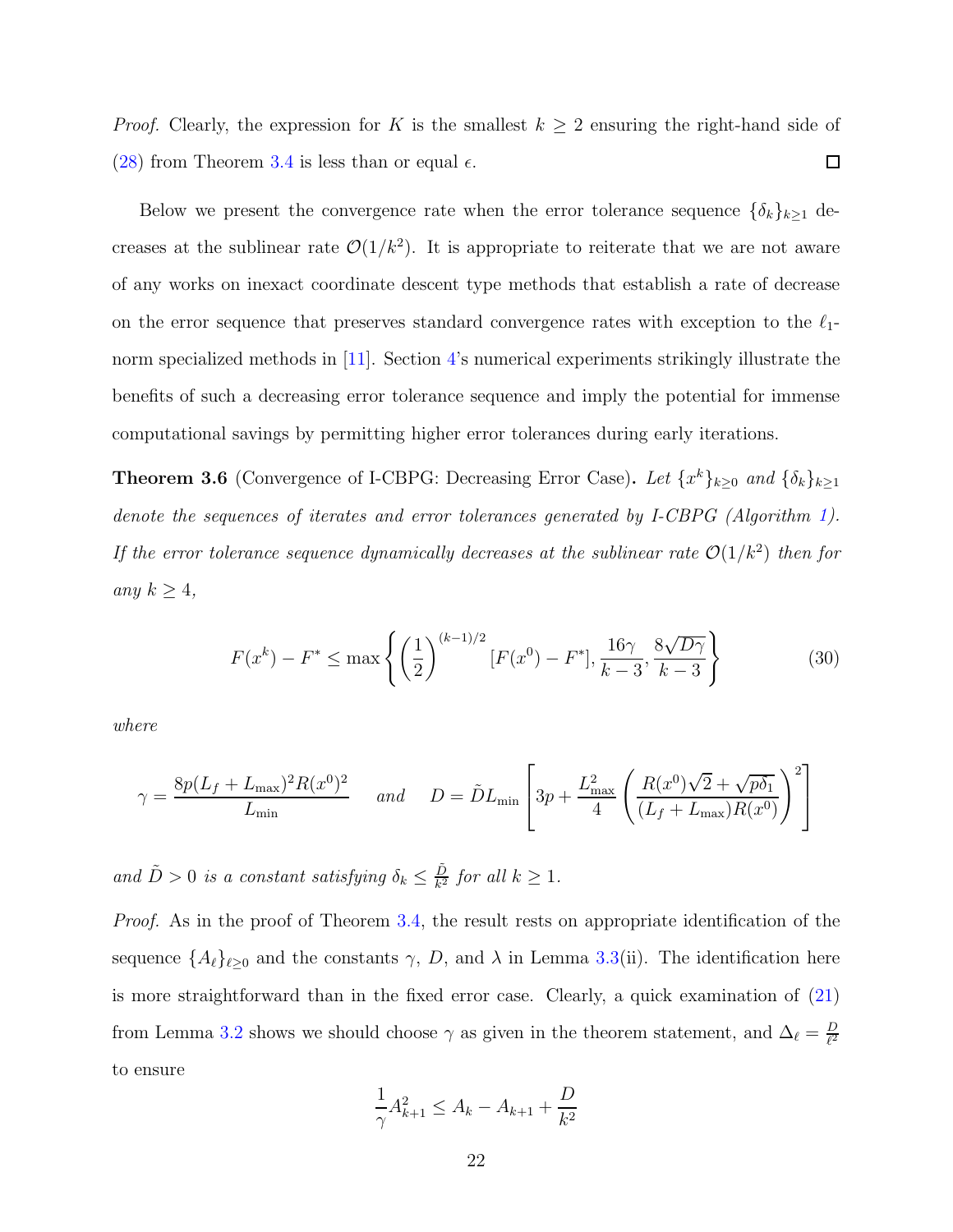Invoking Lemma [3.3,](#page-19-0) then, we achieve

$$
F(x^{k}) - F^{*} = A_{k} \le \max\left\{ \left( \frac{1}{2} \right)^{(k-1)/2} [F(x^{0}) - F^{*}], \frac{16\gamma}{k-3}, \frac{8\sqrt{D\gamma}}{k-3} \right\}
$$

for  $k \geq 4$ .

<span id="page-22-1"></span>Corollary 3.7 (Convergence of I-CBPG: Decreasing Error Case (Restated)). Under the same assumptions and definitions of  $\gamma$  and D in Theorem [3.6,](#page-21-0) the iterates of I-CBPG (Al-gorithm [1\)](#page-13-0) achieve  $F(x^k) - F^* \leq \epsilon$  for  $k \geq K$  where

$$
K = \left\lceil \max\left\{1 + \frac{2}{\log 2} \cdot \log\left(\frac{F(x^0) - F^*}{\epsilon}\right), 3 + \frac{16\gamma}{\epsilon}, 3 + \frac{8\sqrt{D\gamma}}{\epsilon} \right\} \right\rceil
$$

<span id="page-22-0"></span>*Proof.* Clearly, the expression for K is the smallest  $k \geq 2$  ensuring the right-hand side of  $\Box$ [\(30\)](#page-21-1) from Theorem [3.6](#page-21-0) is less than or equal to  $\epsilon$ .

## 4 Numerical Experiments

In this section we present numerical experiments that demonstrate I-CBPG's performance capabilities.[1](#page-22-2) We selected a common testbed for such experiments, the LASSO problem,

<span id="page-22-3"></span>
$$
\min_{x \in \mathbb{R}^n} \frac{1}{2} \|Ax - b\|_2^2 + \lambda \|x\|_1 \tag{31}
$$

 $\Box$ 

with  $A \in \mathbb{R}^{m \times n}$ ,  $b \in \mathbb{R}^m$ ,  $\lambda > 0$ . This problem fits within the template of [\(1\)](#page-1-0) by recognizing  $f(x) = \frac{1}{2} ||Ax - b||_2^2$  and  $\Psi_i(U_i^T x) = \lambda ||U_i^T x||_1$  for  $i = 1, ..., p$  with  $(U_1, ..., U_p) = I_n$ .

Throughout, we follow the setup of Section 8.2 of [\[23\]](#page-30-6) and explore two cases with  $N = 10^5$ : in the first, the matrix A is "tall" with size  $N \times 0.5N$ ; in the second, A is "wide" with size  $N \times 2N$ . In both settings, A is a randomly generated sparse matrix with approximately 20 nonzero entries per column. The nonzero entries are generated according to the uniform distribution on [0, 1]. We subdivide both A matrices into  $p = 10$  blocks  $A_i$  of equal size, and

<span id="page-22-2"></span><sup>&</sup>lt;sup>1</sup>Data and related code for these experiments will be made available upon reasonable request.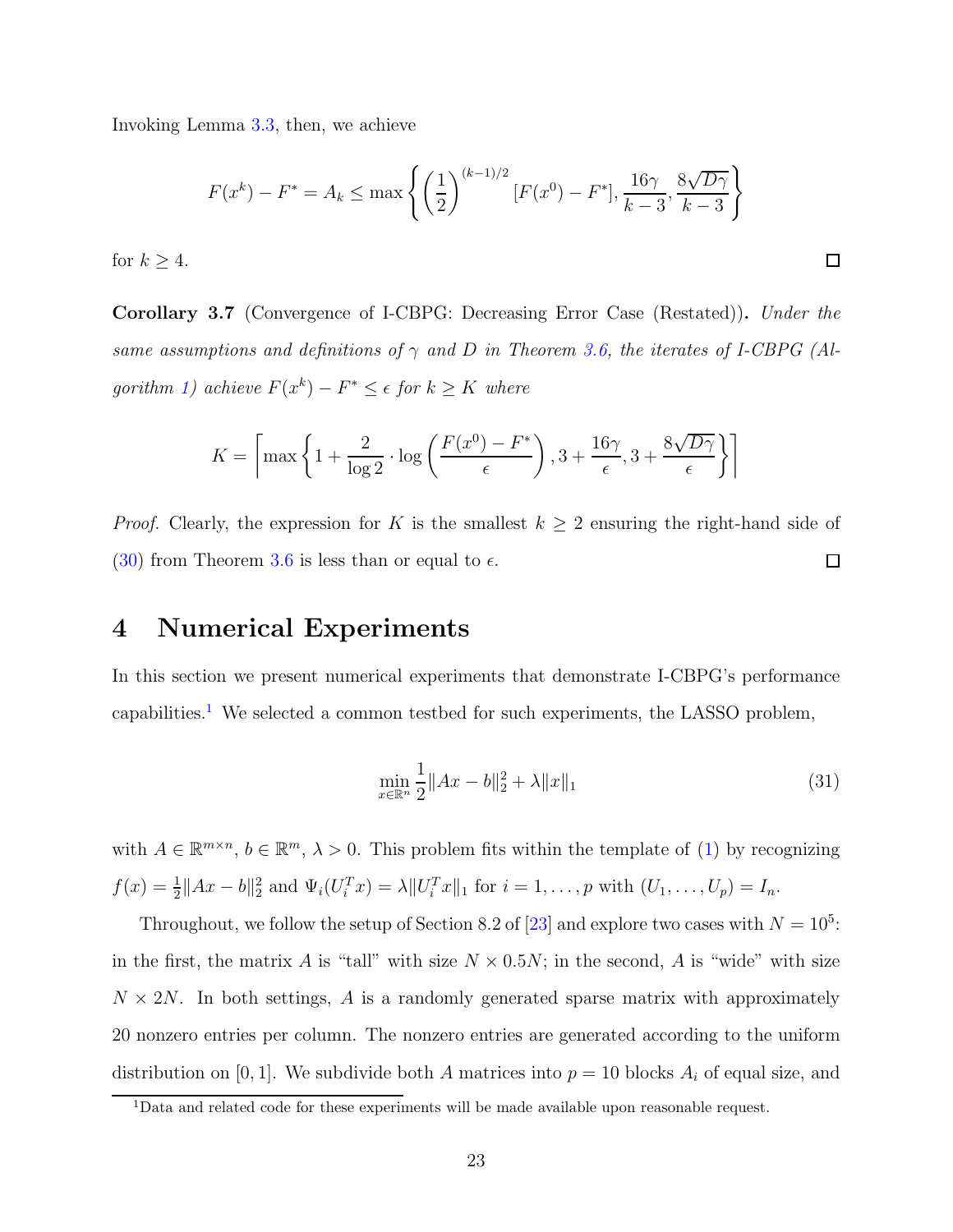add to each block an identity matrix padded with zeros to guarantee that each  $A_i$  is of full rank. With this, we have that the block smoothness condition [\(12\)](#page-12-0) is satisfied for  $B_i = A_i^T A_i$ and  $L_i = 1$ . We set  $\lambda = 0.1$  when A is  $N \times 0.5N$  and  $\lambda = 0.01$  when  $\lambda = N \times 2N$ . In both cases, we generated b via the uniform distribution on the appropriate unit sphere.

<span id="page-23-0"></span>



(a)  $F(x^k) - F^*$  vs. Total CPU Time, by  $\delta_k$  Rule

(b)  $F(x^k) - F^*$  vs. Cycles, by  $\delta_k$  Rule

<span id="page-23-1"></span>Figure 1: I-CBPG performance graphs for LASSO problem [\(31\)](#page-22-3) with "tall"  $A$  (size  $N \times 0.5N$ ,  $N = 10^5$ ) by  $\delta_k$  (error tolerance) rule.

|                             | Error Tolerance                | $\delta_k = 1/k^2$ | $\delta_k = 10^{-4}$ | $\delta_k = 10^{-6}$ | $\delta_k = 10^{-8}$ |  |  |  |
|-----------------------------|--------------------------------|--------------------|----------------------|----------------------|----------------------|--|--|--|
| Results at Convergence      |                                |                    |                      |                      |                      |  |  |  |
|                             | Total Cycles                   | 48                 | 38                   | 32                   | 25                   |  |  |  |
|                             | Total Time                     | 16.0132            | 21.0617              | 25.2328              | 28.6197              |  |  |  |
| Results by Cycle Number $k$ |                                |                    |                      |                      |                      |  |  |  |
| 01                          | Cycle Time                     | 1.28783            | 6.18858              | 9.23193              | 11.9033              |  |  |  |
|                             | $F(x^k) - F^*$                 | 16.241             | 15.961               | 15.961               | 15.961               |  |  |  |
| $05\,$                      | Cycle Time                     | 0.304581           | 0.294988             | 0.295898             | 0.293403             |  |  |  |
|                             | $F(x^k) - F^*$                 | 0.174303           | 0.00016645           | 1.64993e-06          | 1.76299e-08          |  |  |  |
| 15                          | Cycle Time                     | 0.286501           | 0.298022             | 0.308174             | 0.299533             |  |  |  |
|                             | $F(x^k) - F^*$                 | 0.00016883         | 1.62136e-07          | 1.61117e-09          | 1.72165e-11          |  |  |  |
| 25                          | $\overline{\text{Cycle}}$ Time | 0.306331           | 0.32485              | 0.310867             | 0.305136             |  |  |  |
|                             | $F(x^k) - F^*$                 | 1.64872e-07        | 1.58336e-10          | 1.5733e-12           | 1.66533e-14          |  |  |  |
| 35                          | Cycle Time                     | 0.321347           | 0.315409             |                      |                      |  |  |  |
|                             | $F(x^k) - F^*$                 | 1.61007e-10        | 1.54543e-13          |                      |                      |  |  |  |
| 45                          | Cycle Time                     | 0.288697           |                      |                      |                      |  |  |  |
|                             | $F(x^k) - F^*$                 | 1.57097e-13        |                      |                      |                      |  |  |  |

Table 1: Total cycles, total elapsed CPU time, CPU time per cycle, and suboptimality gap by cycle as a function of  $\delta_k$  (error tolerance) rule for "tall" A (size  $N \times 0.5N$ ,  $N = 10^5$ ).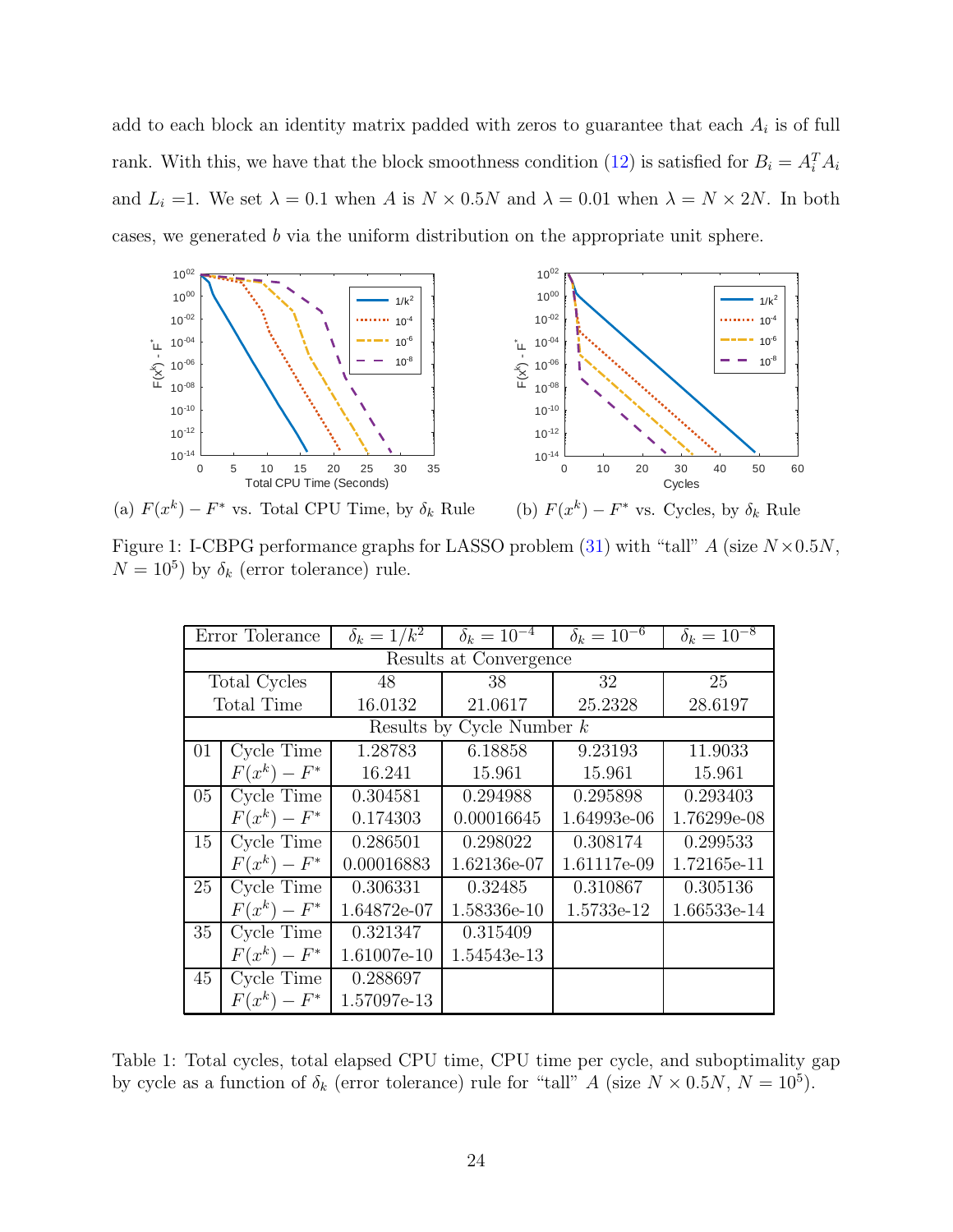At each step of the algorithm, to compute our update to the  $i^{th}$  block, we find  $T_{\delta_{k}}^{(i)}$  $\delta_{k+1}^{(i)}\left(x^{k,i-1}\right)$ by calculating a  $\delta_{k+1}$ -approximate solution (that also satisfies the monotonic decrease condition [\(14\)](#page-12-2)) to the smaller-dimensional (likely far smaller) problem

<span id="page-24-0"></span>
$$
\arg\min_{y\in\mathbb{R}^{n_i}}\frac{1}{2}||A_iy - \tilde{b}^{k,i}||_2^2 + \lambda||y||_1\tag{32}
$$

where  $\tilde{b}^{k,i} := b - Ax^{k,i-1} + A_i x_i^{k,i-1}$ . To do so, we use the box-constrained gradient projection algorithm of [\[3](#page-28-8)] to approximately solve [\(32\)](#page-24-0). We terminate the box-constrained gradient projection algorithm when the duality gap for  $(32)$  descends below  $\delta_{k+1}$  and the monotonic decrease condition is satisfied.

We explore the effect of different error tolerance levels on I-CBPG runtime performance and cycle counts by comparing algorithm behavior under a dynamic rule that sets  $\delta_k = 1/k^2$ with three different constant rules that fix  $\delta_k$  at  $10^{-4}$ .  $10^{-6}$ , or  $10^{-8}$  for all cycles, respectively. Plots of the difference  $F(x^k) - F^*$  against both CPU time and the number of iterations k are presented in Figure [1](#page-23-1) and Table 1 for the first case, where A is  $N \times 0.5N$ , and in Figure [2](#page-26-1) and Table 2 for the second case, where A is  $N \times 2N$ . We performed a number of simulations of both types, but limit our discussion to a single instance of each for definiteness. Owing to the random data generation procedure, we did observe some minor variation in the quantitative values of the various ratios discussed below across different problem instances, but the qualitative relationships between I-CBPG performance under different error tolerance sequences have been stable across all cases we examined.

Among the fixed error tolerance regimes ( $\delta_k$  constant), it is apparent for both types of A matrix that larger error tolerances (as measured by a higher value of  $\delta_k$ ) translate to achieving a given level of accuracy in a shorter interval of CPU time than is possible with a more stringent (lower) value of  $\delta_k$ , even though the algorithm runs through more cycles in total to achieve a given suboptimality gap when the error is larger. The property of larger fixed values of  $\delta_k$  translating to shorter CPU time costs echoes the results of [\[17](#page-29-0)], while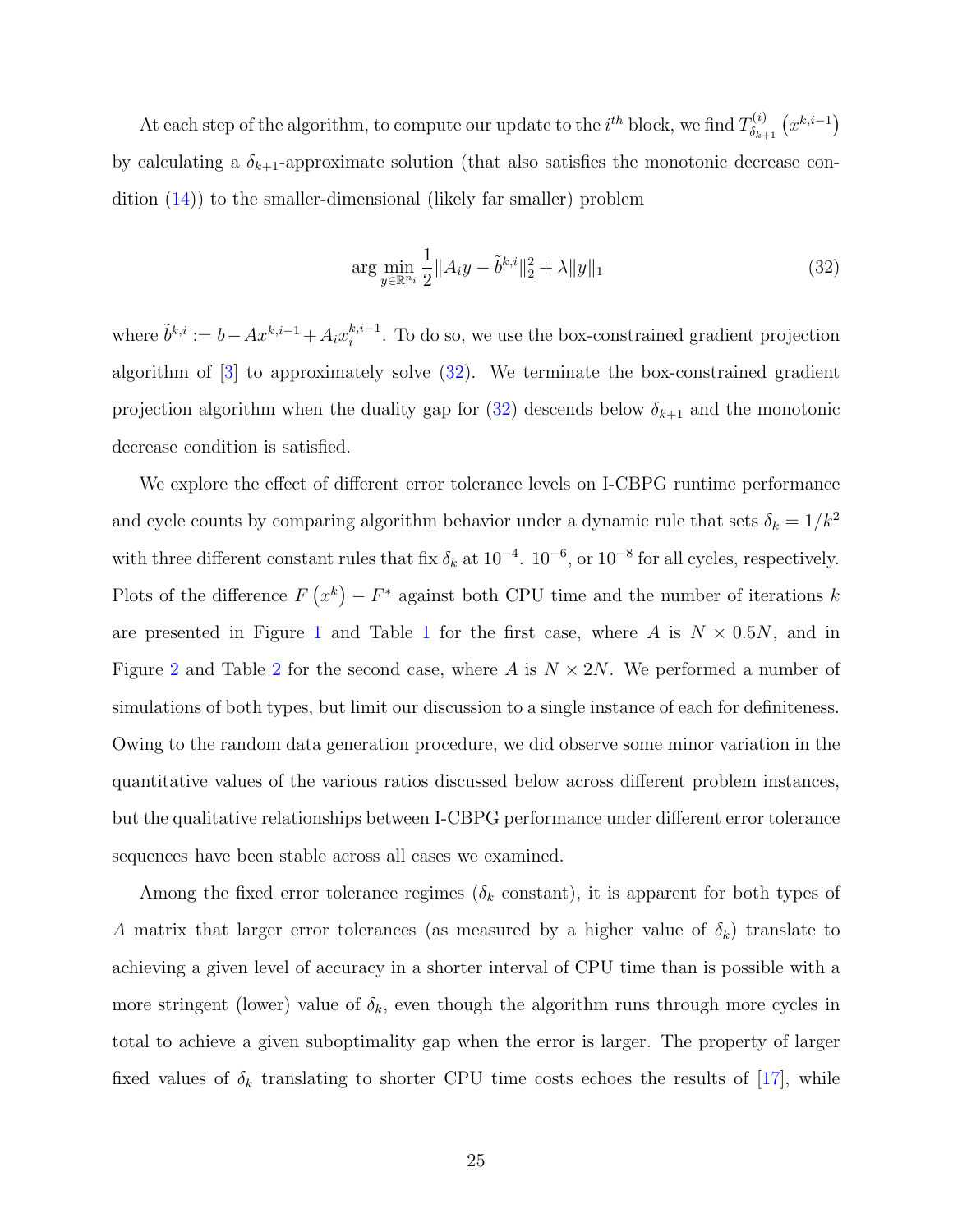our results differ by showing a greater spread across error tolerance regimes in the number of cycles needed to achieve convergence. Examining the performance of the dynamic rule  $\delta_k = 1/k^2$ , we see a continuation of this trend for both cases, where the dynamic rule uses the least total CPU time of all, but needs the most cycles to achieve convergence.

Further study of Figure [1](#page-23-0) and Table [1](#page-23-1) explains this apparent discrepancy while showcasing the power and performance advantage of inexact computation. While cycle times display very little variation across different  $\delta$  regimes from cycle  $k = 5$  onward, a greater degree of error tolerance in early cycles translates to marked improvements in speed. In particular, for the first LASSO example, one sees that more stringent error tolerances come at significantly higher CPU time costs for early iterates. Conversely, more permissive error tolerance rules for early iterates achieve the same progress in a fraction of the time. These time savings carry through to convergence, as shown in Table [1.](#page-23-1) In particular, the dynamic error tolerance regime  $\delta_k = 1/k^2$  achieves converges in 24% less time than the constant rule  $\delta_k = 10^{-4}$ , which in turn achieves convergence in 27% less time than the constant rule  $\delta_k = 10^{-8}$ , so that the dynamic rule  $\delta_k = 1/k^2$  is sufficiently fast relative to the constant rule  $\delta_k = 10^{-8}$  that it achieves convergence in 45% less time.

The same trend characterizes the second case, as shown in Figure [2](#page-26-0) and Table [2,](#page-26-1) with some noteworthy differences. Specifically, total solution time is markedly longer for all  $\delta_k$  rules, but the CPU time savings achieved by applying I-CBPG with relatively more permissive  $\delta_k$  rules are even more pronounced. In particular, from Table [2,](#page-26-1) we calculate a total CPU time savings of slightly more than 50% for the  $\delta_k = 1/k^2$  rule relative to the  $\delta_k = 10^{-4}$  rule. Similarly, we see an even greater total CPU time savings of over 56% for the more lenient  $\delta_k = 10^{-4}$  rule relative to the stricter  $\delta_k = 10^{-8}$  rule. Most dramatic of all, we find a CPU time savings of more than 79% for the  $\delta_k = 1/k^2$  rule relative to the constant rule  $\delta_k = 10^{-8}$ . Further comparison of Table [2](#page-26-1) with Table [1](#page-23-0) helps explain the additional performance benefit offered by inexact computation in this case by showing that nontrivial differences in cycle times across error tolerances persist for longer than in the first case, even after the very large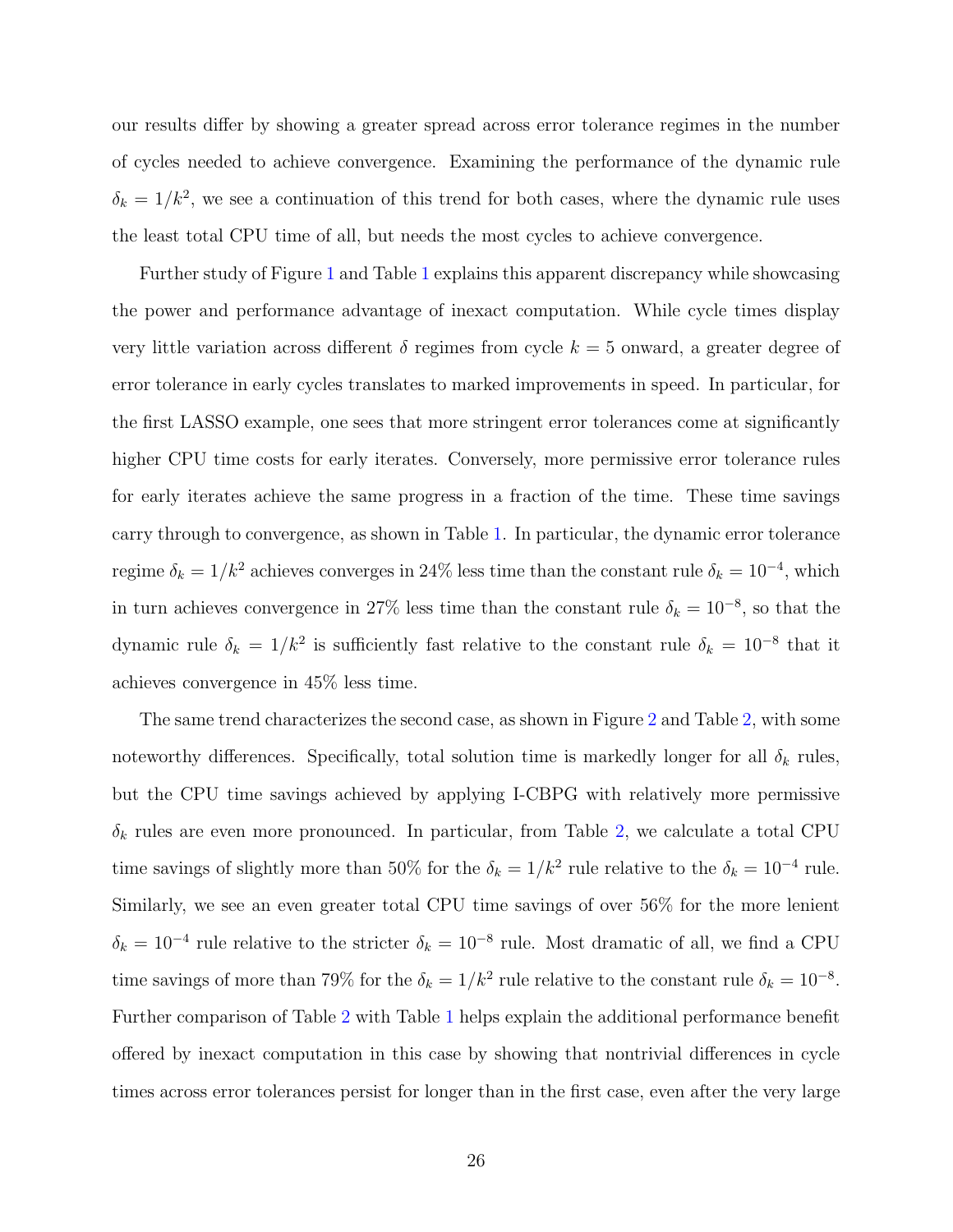<span id="page-26-0"></span>differences seen in early cycles have moderated.



(a)  $F(x^k) - F^*$  vs. Total CPU Time, by  $\delta_k$  Rule

<span id="page-26-1"></span>Figure 2: I-CBPG performance graphs for LASSO problem [\(31\)](#page-22-3) with "wide"  $A$  (size  $N \times 2N$ ,  $N = 10^5$ ) by  $\delta_k$  (error tolerance) rule.

|                             | Error Tolerance                |               | $\delta_k = 1/k^2$ $\delta_k = 10^{-4}$ $\delta_k = 10^{-6}$ |             | $\delta_k = 10^{-8}$ |  |  |
|-----------------------------|--------------------------------|---------------|--------------------------------------------------------------|-------------|----------------------|--|--|
| Results at Convergence      |                                |               |                                                              |             |                      |  |  |
| Total Cycles                |                                | 74            | 72                                                           | 65          | 59                   |  |  |
| Total Time                  |                                | 617.614       | 1251.38                                                      | 2065.55     | 2982.54              |  |  |
| Results by Cycle Number $k$ |                                |               |                                                              |             |                      |  |  |
| $01\,$                      | Cycle Time                     | 29.6646       | 89.9671                                                      | 129.238     | 164.616              |  |  |
|                             | $F(x^k) - F^*$                 | 14.0733       | 14.0743                                                      | 14.0743     | 14.0743              |  |  |
| 05                          | Cycle Time                     | 17.2434       | 51.2102                                                      | 79.3759     | 99.8509              |  |  |
|                             | $F(x^k) - F^*$                 | 6.9191        | 6.91677                                                      | 6.91677     | 6.91677              |  |  |
| 15                          | Cycle Time                     | 19.5706       | 34.3488                                                      | 61.0178     | 92.177               |  |  |
|                             | $F(x^k) - F^*$                 | 3.62617       | 3.62753                                                      | 3.62753     | 3.62753              |  |  |
| 25                          | Cycle Time                     | 16.5504       | 25.798                                                       | 47.0633     | 67.9062              |  |  |
|                             | $F(x^k) - F^*$                 | 1.57601       | 1.57736                                                      | 1.57737     | 1.57737              |  |  |
| 35                          | $\overline{\text{Cycle}}$ Time | 5.38051       | 8.56292                                                      | 18.2444     | 28.9568              |  |  |
|                             | $F(x^k) - F^*$                 | 0.0565171     | 0.0585538                                                    | 0.0586275   | 0.0586271            |  |  |
| 45                          | Cycle Time                     | 0.999437      | 0.970537                                                     | 1.0669      | 1.30292              |  |  |
|                             | $F(x^k) - F^*$                 | 1.12488e-05   | 1.68518e-06                                                  | 2.17146e-08 | 2.6541e-10           |  |  |
| 55                          | Cycle Time                     | 1.04114       | 0.962187                                                     | 1.1745      | 1.23398              |  |  |
|                             | $F(x^k) - F^*$                 | 1.09842e-08   | 1.64561e-09                                                  | 2.12048e-11 | 2.59183e-13          |  |  |
| 65                          | Cycle Time                     | 0.949509      | 0.965906                                                     | 1.14957     |                      |  |  |
|                             | $F(x^k) - F^*$                 | 1.07268e-11   | 1.60704e-12                                                  | 2.07083e-14 |                      |  |  |
| 74                          | Cycle Time                     | 1.01878       |                                                              |             |                      |  |  |
|                             | $F(x^k) - F^*$                 | $2.09511e-14$ |                                                              |             |                      |  |  |

Table 2: Total cycles, total elapsed CPU time, CPU time per cycle, and suboptimality gap by cycle as a function of  $\delta_k$  (error tolerance) rule for "wide" A (size  $N \times 2N$ ,  $N = 10^5$ ).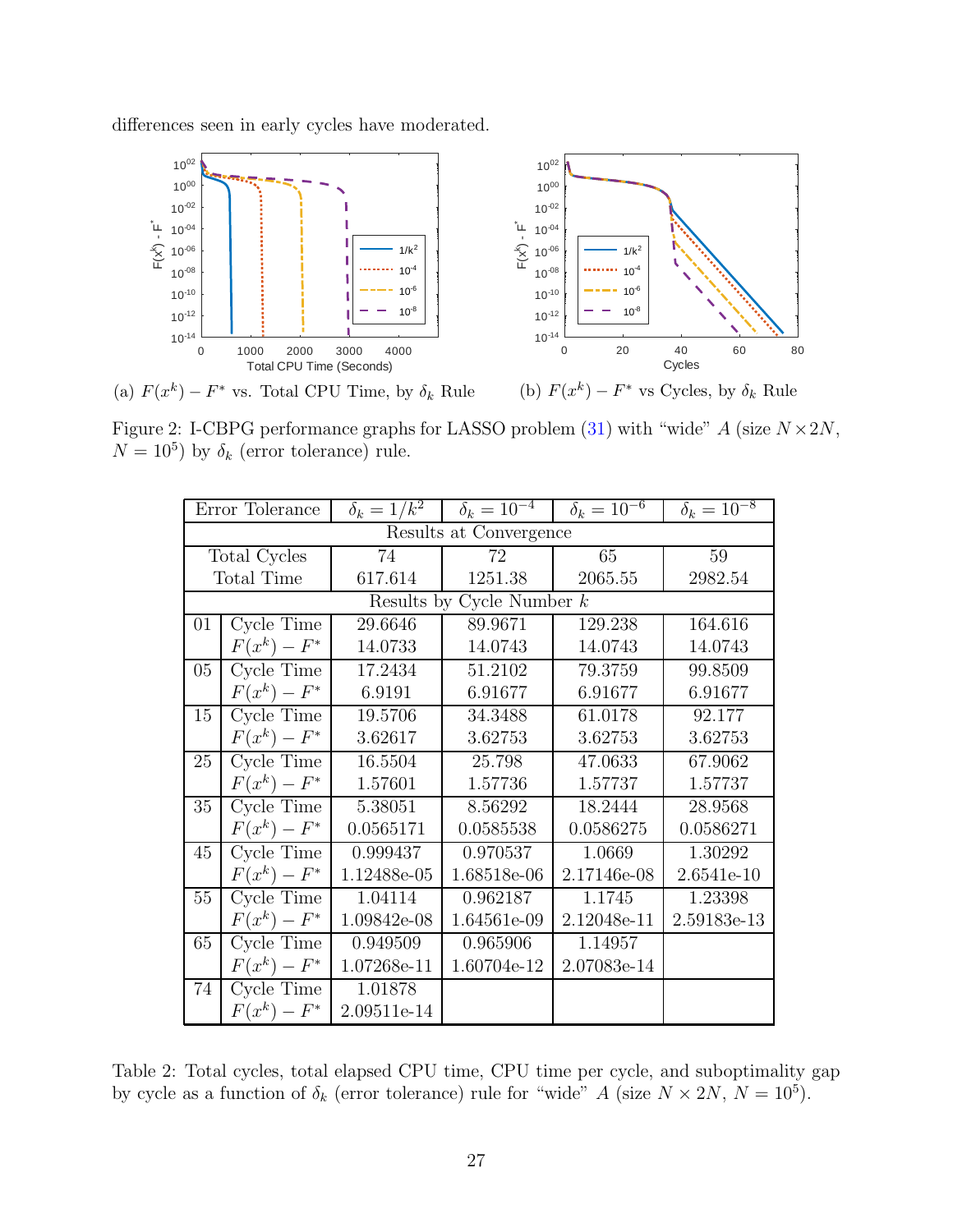## 5 Conclusion

In this paper, we introduced inexactly computed gradients and proximal maps into the Cyclic Block Proximal Gradient scheme resulting in our I-CBPG algorithm. Our convergence analysis covers both dynamically decreasing and fixed error tolerances. Our numerical experiments imply that dynamically decreasing error tolerances may greatly reduce the CPU time cost of I-CBPG's early iterations. In the course of our analysis, we explored a unified framework for analyzing inexact computation via inexactly computed pre-conditioned proximal maps. This framework's tools enabled us to show how the inexact proximal map subsumes the inexact computation of both gradients and proximal maps as well as a notion of inexact computation provided in [\[18\]](#page-29-5).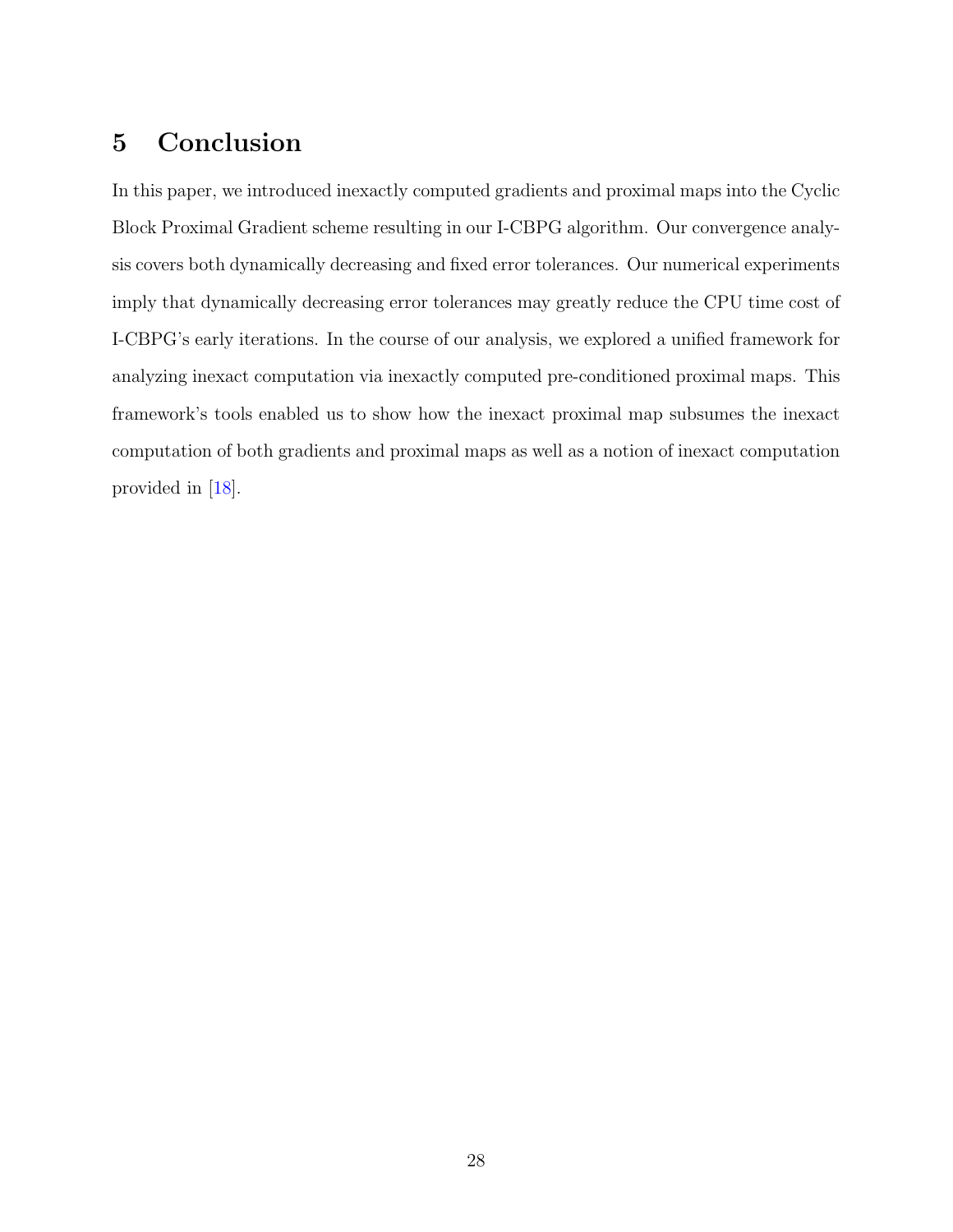## References

- <span id="page-28-6"></span>[1] Amir Beck. First-order methods in optimization. SIAM, 2017.
- <span id="page-28-1"></span>[2] Amir Beck and Luba Tetruashvili. On the convergence of block coordinate descent type methods. SIAM Journal on Optimization, 23(4):2037–2060, 2013.
- <span id="page-28-8"></span>[3] Robert L Broughton, Ian D Coope, Peter F Renaud, and REH Tappenden. A box constrained gradient projection algorithm for compressed sensing. Signal processing, 91(8):1985–1992, 2011.
- <span id="page-28-7"></span>[4] Alexandre D'Aspremont. Smooth optimization with approximate gradient. SIAM Journal on Optimization, 19(3):1171–1183, 2008.
- <span id="page-28-3"></span>[5] Olivier Devolder, François Glineur, and Yurii Nesterov. First-order methods of smooth convex optimization with inexact oracle. Mathematical Programming, 146(1):37–75, 2014.
- <span id="page-28-4"></span>[6] Olivier Devolder, François Glineur, Yurii Nesterov, et al. Intermediate gradient methods for smooth convex problems with inexact oracle. Technical report, Technical report, CORE-2013017, 2013.
- <span id="page-28-0"></span>[7] David L Donoho. Compressed sensing. IEEE Transactions on information theory, 52(4):1289–1306, 2006.
- <span id="page-28-5"></span>[8] Pavel Dvurechensky and Alexander Gasnikov. Stochastic intermediate gradient method for convex problems with stochastic inexact oracle. Journal of Optimization Theory and Applications, 171(1):121–145, 2016.
- <span id="page-28-2"></span>[9] Rafael Frongillo and Mark D Reid. Convergence analysis of prediction markets via randomized subspace descent. In C. Cortes, N. D. Lawrence, D. D. Lee, M. Sugiyama, and R. Garnett, editors, Advances in Neural Information Processing Systems 28, pages 3034–3042. Curran Associates, Inc., 2015.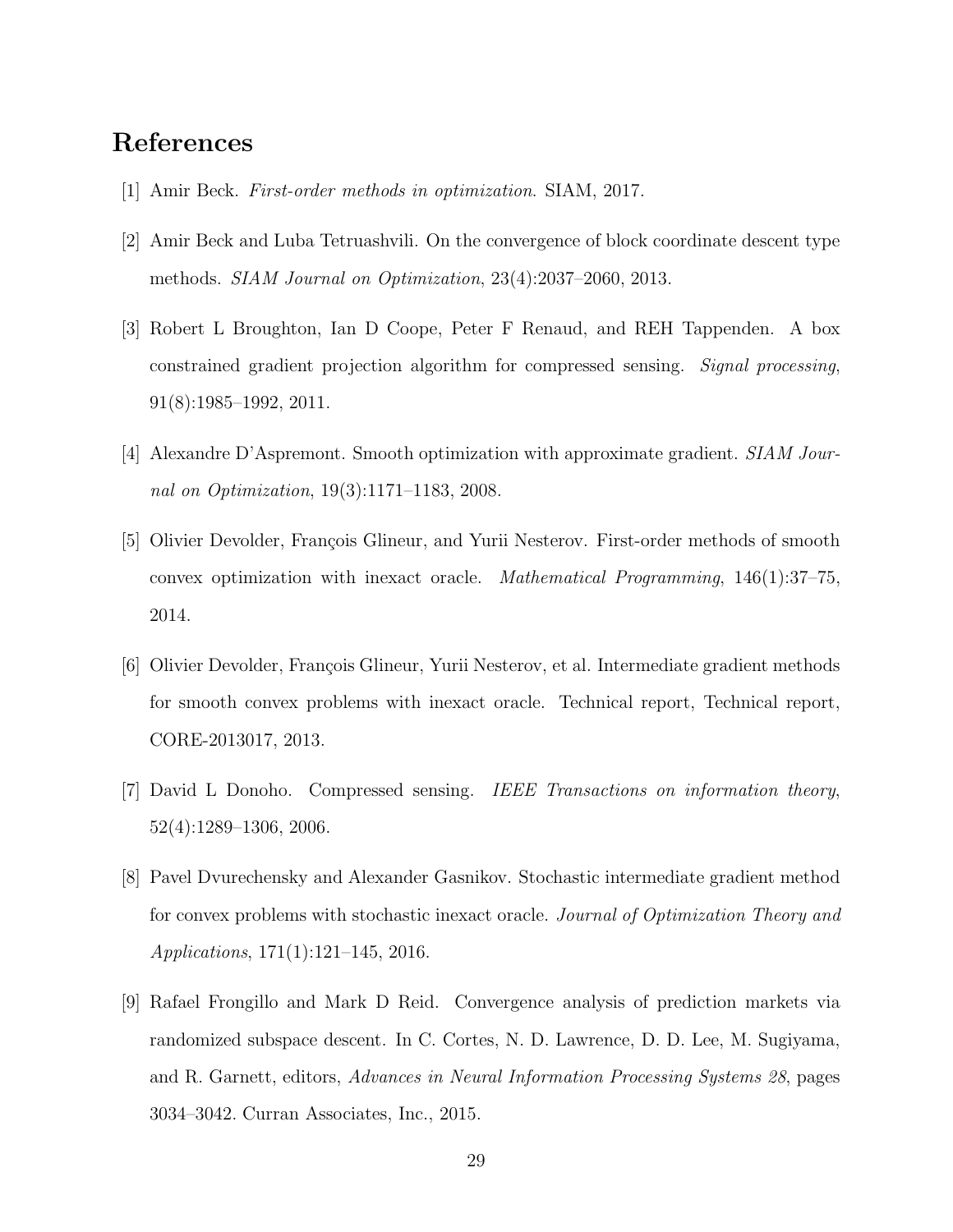- <span id="page-29-8"></span> $[10]$  Jean-Baptiste Hiriart-Urruty and Claude Lemaréchal. Convex analysis and minimization algorithms II: Advanced Theory and Bundle Methods. Springer science & business media, 2013.
- <span id="page-29-6"></span>[11] Xiaoqin Hua and Nobuo Yamashita. An inexact coordinate descent method for the weighted 11-regularized convex optimization problem. Pacific Journal of Optimization, 9(4), 2013.
- <span id="page-29-2"></span>[12] Dennis Leventhal and Adrian S Lewis. Randomized methods for linear constraints: convergence rates and conditioning. Mathematics of Operations Research, 35(3):641– 654, 2010.
- <span id="page-29-7"></span>[13] Haihao Lu, Robert M Freund, and Yurii Nesterov. Relatively smooth convex optimization by first-order methods, and applications. *SIAM Journal on Optimization*, 28(1):333–354, 2018.
- <span id="page-29-3"></span>[14] Yurii Nesterov. Efficiency of coordinate descent methods on huge-scale optimization problems. SIAM Journal on Optimization, 22(2):341–362, 2012.
- <span id="page-29-1"></span>[15] Zhiwei Qin, Katya Scheinberg, and Donald Goldfarb. Efficient block-coordinate descent algorithms for the group lasso. Mathematical Programming Computation,  $5(2)$ :143–169, 2013.
- <span id="page-29-4"></span>[16] Peter Richtárik and Martin Takáč. Efficient serial and parallel coordinate descent methods for huge-scale truss topology design. In Operations Research Proceedings 2011, pages 27–32. Springer, 2012.
- <span id="page-29-0"></span>[17] Peter Richtárik and Martin Takáč. Parallel coordinate descent methods for big data optimization. Mathematical Programming, 156(1-2):433–484, 2016.
- <span id="page-29-5"></span>[18] R Tyrrell Rockafellar. Monotone operators and the proximal point algorithm. SIAM journal on control and optimization, 14(5):877–898, 1976.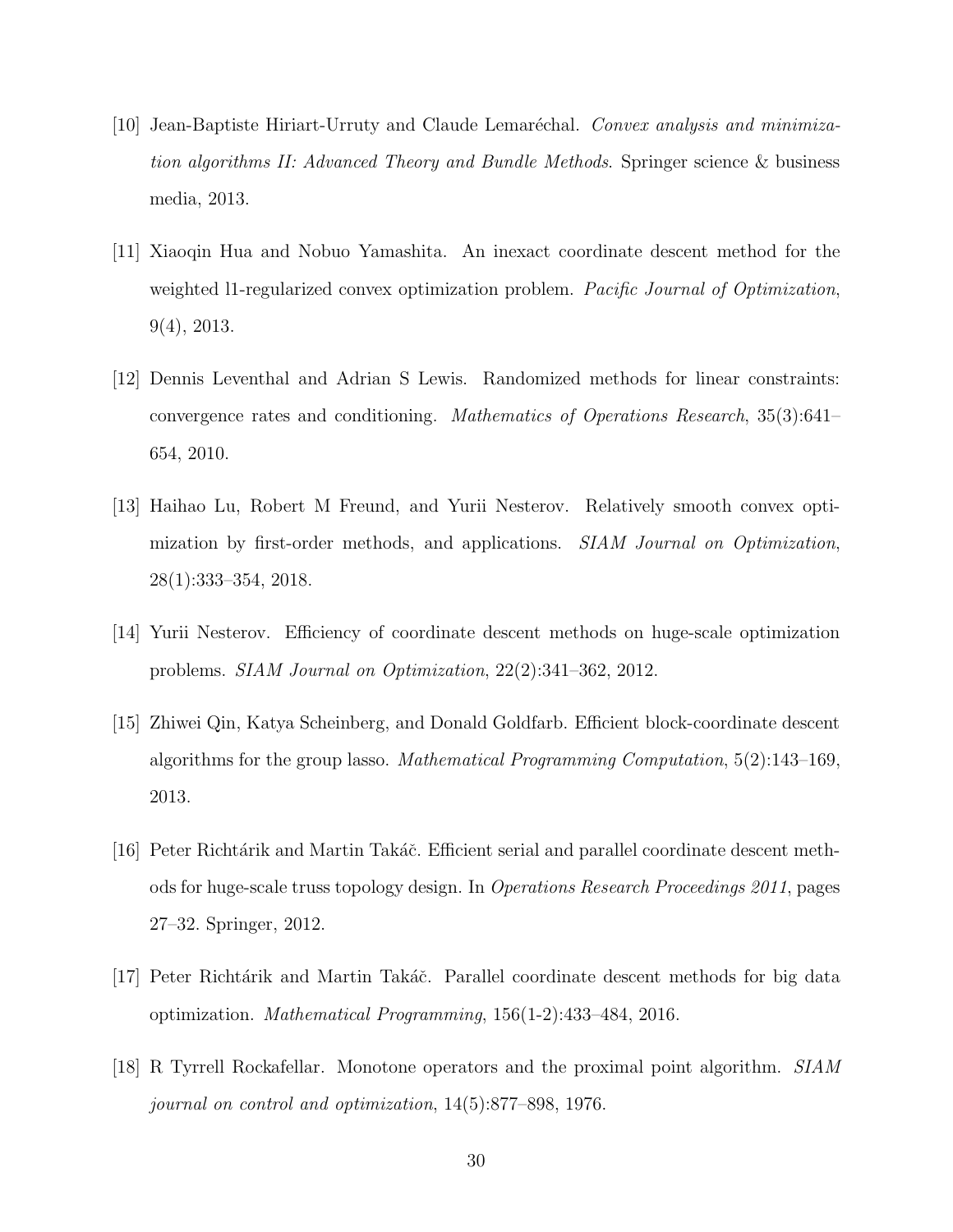- <span id="page-30-3"></span>[19] Simone Scardapane, Danilo Comminiello, Amir Hussain, and Aurelio Uncini. Group sparse regularization for deep neural networks. Neurocomputing, 241:81–89, 2017.
- <span id="page-30-0"></span>[20] Mark Schmidt, Nicolas Roux, and Francis Bach. Convergence rates of inexact proximalgradient methods for convex optimization. In J. Shawe-Taylor, R. Zemel, P. Bartlett, F. Pereira, and K. Q. Weinberger, editors, Advances in Neural Information Processing Systems, volume 24. Curran Associates, Inc., 2011.
- <span id="page-30-4"></span>[21] Ron Shefi and Marc Teboulle. On the rate of convergence of the proximal alternating linearized minimization algorithm for convex problems. EURO Journal on Computational Optimization, 4(1):27–46, 2016.
- <span id="page-30-1"></span>[22] Noah Simon and Robert Tibshirani. Standardization and the group lasso penalty. Statistica Sinica, 22(2):983–1002, 2012.
- <span id="page-30-6"></span>[23] Rachael Tappenden, Peter Richtárik, and Jacek Gondzio. Inexact coordinate descent: complexity and preconditioning. Journal of Optimization Theory and Applications, 170(1):144–176, 2016.
- <span id="page-30-5"></span>[24] Silvia Villa, Saverio Salzo, Luca Baldassarre, and Alessandro Verri. Accelerated and inexact forward-backward algorithms. SIAM Journal on Optimization, 23(3):1607–1633, 2013.
- <span id="page-30-2"></span>[25] Stephen J Wright, Robert D Nowak, and M´ario AT Figueiredo. Sparse reconstruction by separable approximation. IEEE Transactions on signal processing, 57(7):2479–2493, 2009.

## A Proof of Lemma [3.3](#page-19-0)

*Proof.* Fix  $k \geq 2$ . We begin by dividing both sides of [\(27\)](#page-19-1) by  $A_{\ell}A_{\ell+1}$ ,

$$
\frac{1}{\gamma} \frac{A_{\ell+1}}{A_{\ell}} \le \frac{1}{A_{\ell+1}} - \frac{1}{A_{\ell}} + \frac{\Delta_{\ell+1}}{A_{\ell} A_{\ell+1}},
$$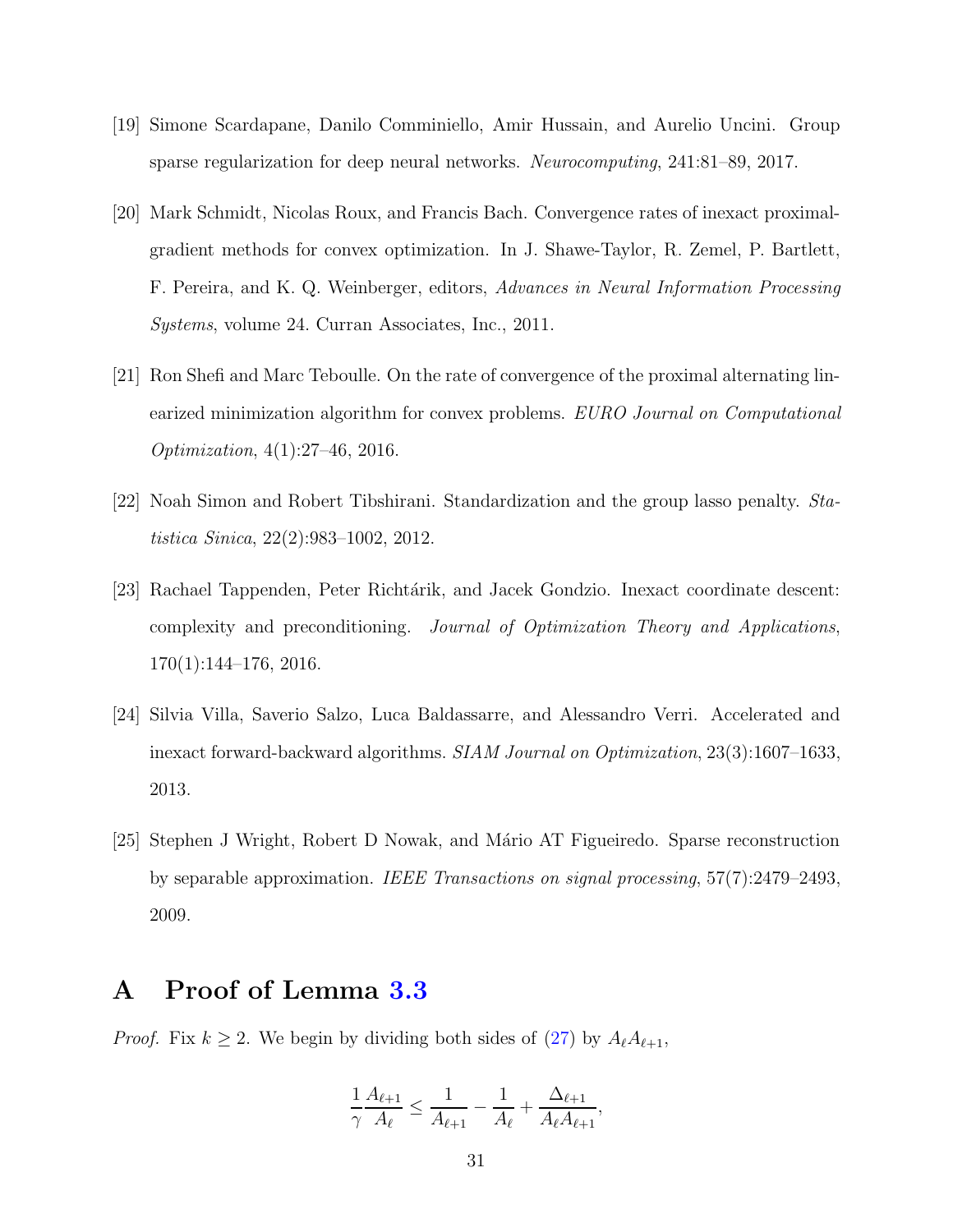rearranging and using monotonicity of  $\{A_\ell\}_{\ell \geq 0}$ , simplify to

$$
\frac{1}{A_{\ell+1}} - \frac{1}{A_{\ell}} \ge \frac{1}{\gamma} \frac{A_{\ell+1}}{A_{\ell}} - \frac{\Delta_{\ell+1}}{A_{\ell}A_{\ell+1}} \ge \frac{1}{\gamma} \frac{A_{\ell+1}}{A_{\ell}} + - \frac{\Delta_{\ell+1}}{A_{\ell}A_{\ell+1}}.
$$

This rearrangement foreshadows the important roles of  $A_{\ell+1}/A_{\ell}$  and  $\Delta_{\ell+1}/(A_{\ell}A_{\ell+1})$ . We consider two cases, divided according to the typical size of the ratio  $A_{\ell+1}/A_{\ell}$  for  $\ell+1 \leq k$ . In the second case, when the values of  $A_{\ell}$  fall at what one may consider a relatively slow rate over this range, we consider three subcases based on the behavior of  $\{\Delta_{\ell}\}_{{\ell} \geq 1}$  and the typical values of  $\frac{\Delta_{\ell+1}}{A_{\ell}A_{\ell+1}}$ .

- (i) For at least  $\lfloor k/2 \rfloor$  values of  $0 \le \ell \le k-1$ , we have  $A_{\ell+1}/A_{\ell} \le 1/2$ .
- (ii) For at least  $\lfloor k/2 \rfloor$  values of  $0 \leq \ell \leq k-1$ , we have  $1/2 < A_{\ell+1}/A_{\ell} \leq 1$ . In this case, we consider three subcases based on the values of  $\Delta_{\ell+1}/(A_{\ell}A_{\ell+1})$  and the sequence  $\{\Delta_{\ell}\}_{{\ell}>1}.$

Case 1: For at least  $\lfloor k/2 \rfloor$  values of  $0 \leq \ell \leq k-1$ ,  $\frac{A_{\ell+1}}{A_{\ell}}$  $\frac{\Lambda_{\ell+1}}{A_\ell}\leq \frac{1}{2}$  $\frac{1}{2}$ .

This is the easy case. First, assume that k is even. Then we have that  $A_{\ell+1} \leq \frac{1}{2}A_{\ell}$  for at least  $k/2$  values of  $0 \leq \ell \leq k-1$  so

$$
A_k \le \left(\frac{1}{2}\right)^{k/2} A_0,
$$

since the  $A_{\ell}$  terms are decreasing. If  $k > 2$  is odd, then  $k - 1$  is even, so by the same logic

$$
A_k \le \left(\frac{1}{2}\right)^{(k-1)/2} A_0.
$$

Case 2: For at least  $\lfloor k/2 \rfloor$  values of  $0 \leq \ell \leq k-1, \frac{1}{2} < \frac{A_{\ell+1}}{A_{\ell}}$  $\frac{\log_{1}{\ell+1}}{A_{\ell}} \leq 1.$ 

We examine the following three subcases in turn: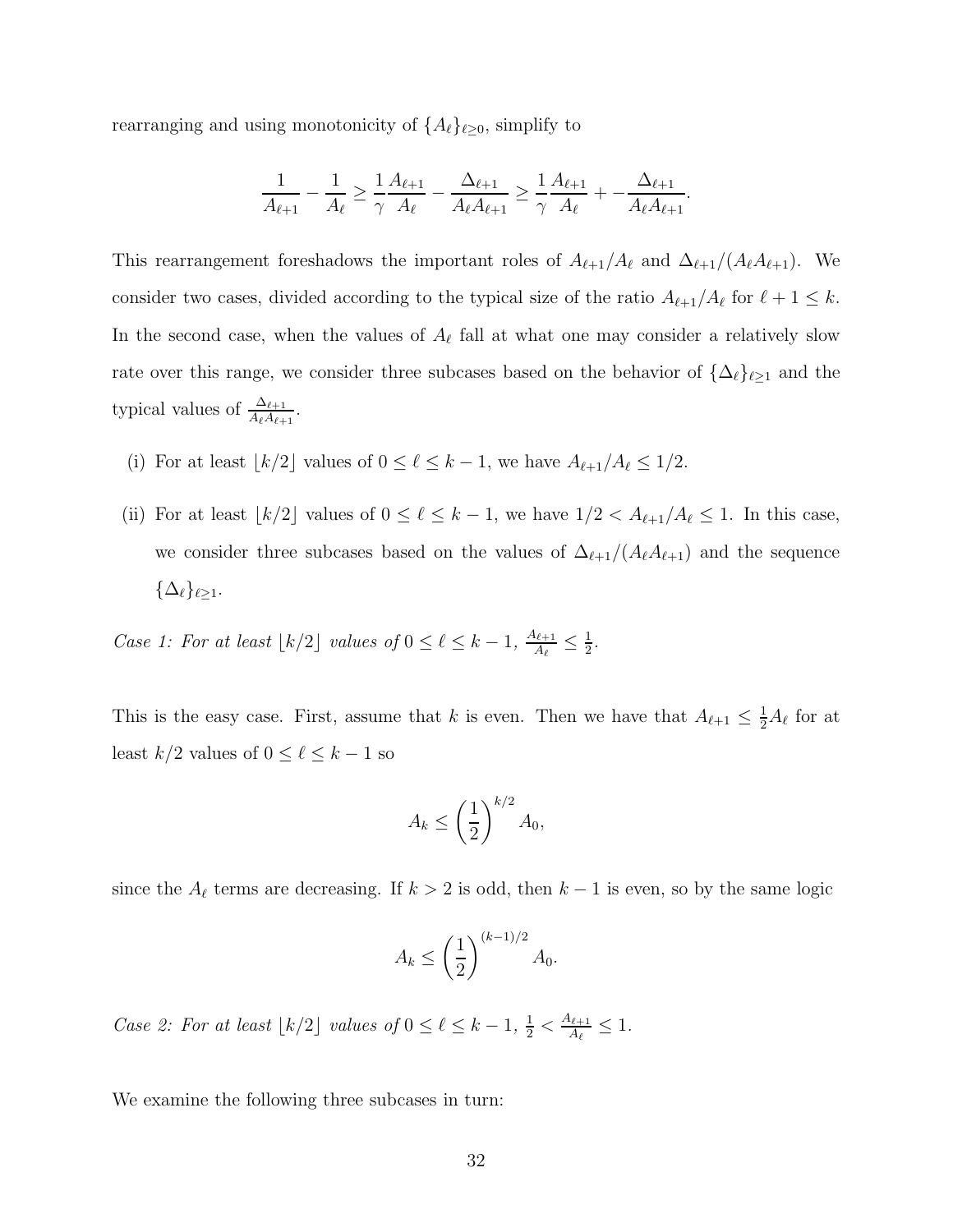- (i)  $\Delta_{\ell} = \Delta \geq 0$  for all  $\ell$ .
- (ii) The sequence  $\{\Delta_\ell\}_{\ell \geq 1}$  shrinks at the sublinear rate  $\mathcal{O}(1/\ell^2)$  and for at least  $\lfloor k/4 \rfloor$  of the values for which  $\frac{1}{2} < \frac{A_{\ell+1}}{A_{\ell}}$  $\frac{\Delta_{\ell+1}}{A_{\ell}} \leq 1$  it also holds that  $\frac{1}{4\gamma} > \frac{\Delta_{\ell+1}}{A_{\ell}A_{\ell+1}}$  $\frac{\Delta_{\ell+1}}{A_{\ell}A_{\ell+1}}$ .
- (iii) The sequence  $\{\Delta_{\ell}\}_{{\ell} \geq 1}$  shrinks at the sublinear rate  $\mathcal{O}(1/\ell^2)$  and for at least  $\lfloor k/4 \rfloor$  of the values for which  $\frac{1}{2} < \frac{A_{\ell+1}}{A_{\ell}}$  $\frac{\Delta_{\ell+1}}{A_{\ell}} \leq 1$  it also holds that  $\frac{1}{4\gamma} \leq \frac{\Delta_{\ell+1}}{A_{\ell}A_{\ell+1}}$  $\frac{\Delta_{\ell+1}}{A_{\ell}A_{\ell+1}}$ .

Case 2, Subcase i:  $\Delta_{\ell} = \Delta \geq 0$  for all  $\ell$ .

Assume for now that k is even. Define  $u = \sqrt{\Delta \gamma}$ , and let  $\tilde{A}_{\ell} = A_{\ell} - u$ . Then the recurrence [\(27\)](#page-19-1) implies that  $\frac{1}{\gamma} A_{\ell+1}^2 \leq A_{\ell} - A_{\ell+1} + \Delta_{\ell+1}$ , which we may express as

$$
\frac{1}{\gamma}(\tilde{A}_{\ell+1} + u)^2 = \frac{1}{\gamma}A_{\ell+1}^2 \le A_{\ell} - A_{\ell+1} + \Delta = \tilde{A}_{\ell} - \tilde{A}_{\ell+1} + \Delta
$$

Expanding the square on the left, using the definition of  $u$ , and rearranging

$$
\frac{1}{\gamma}\tilde{A}_{\ell+1}^2 \le \tilde{A}_{\ell} - \left(1 + \frac{2u}{\gamma}\right)\tilde{A}_{\ell+1}
$$

If  $\tilde{A}_k \leq 0$ , the result is immediate, so suppose that  $\tilde{A}_k > 0$ , from which it follows that earlier terms  $\tilde{A}_{\ell}$  are also positive. Then, for any  $\ell$  with  $0 \leq \ell \leq k-1$ , we may divide the recurrence inequality by the product  $\tilde{A}_{\ell+1}\tilde{A}_{\ell}$  to obtain

$$
\frac{1}{\tilde{A}_{\ell+1}} - \left(1 + \frac{2u}{\gamma}\right)\frac{1}{\tilde{A}_{\ell}} \ge \frac{1}{\gamma}\frac{\tilde{A}_{\ell+1}}{\tilde{A}_{\ell}}
$$

Now, by hypothesis, for at least  $k/2$  indices in the range  $0 \leq \ell \leq k-1$ 

$$
\frac{1}{\tilde{A}_{\ell+1}}-\frac{1}{\tilde{A}_\ell}\geq \frac{1}{\gamma}\frac{\tilde{A}_{\ell+1}}{\tilde{A}_\ell}+\frac{2u}{\gamma}\frac{1}{\tilde{A}_\ell}\geq \frac{1}{\gamma}\frac{1}{2}+\frac{2u}{\gamma}\frac{1}{\tilde{A}_0}
$$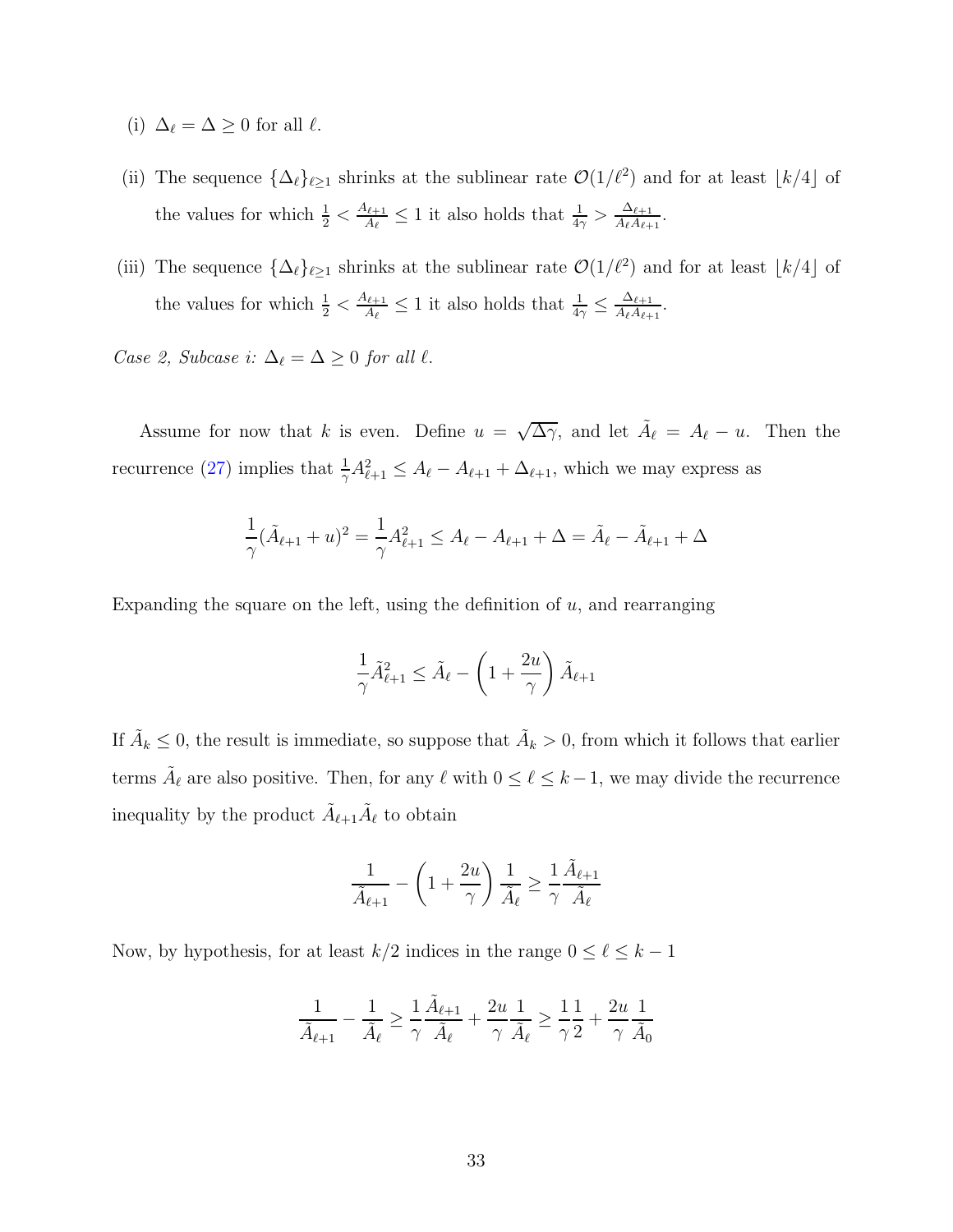Iterating backward, one obtains

$$
\frac{1}{\tilde{A}_k} \geq \frac{1}{\tilde{A}_k} - \frac{1}{\tilde{A}_0} \geq \frac{k}{2} \left( \frac{1}{2\gamma} + \frac{2u}{\gamma} \frac{1}{\tilde{A}_0} \right)
$$

which gives  $\tilde{A}_k \leq 4\gamma \tilde{A}_0/[k(\tilde{A}_0+4u)]$ . The result follows from noting that  $k-1$  is even if k is odd, so we may replace k with  $k - 1$  above to obtain a generic bound.

Case 2, Subcase ii: The sequence  $\{\Delta_{\ell}\}_{{\ell} \geq 1}$  shrinks at the sublinear rate  $\mathcal{O}(1/\ell^2)$  and for at least  $\lfloor k/4 \rfloor$  of the values for which  $\frac{1}{2} < \frac{A_{\ell+1}}{A_{\ell}}$  $\frac{\Delta_{\ell+1}}{A_{\ell}} \leq 1$ , it also holds that $\frac{\Delta_{\ell+1}}{A_{\ell}A_{\ell+1}} < \frac{1}{4\epsilon}$  $\frac{1}{4\gamma}$  .

Our reasoning follows the same idea as when  $\Delta_{\ell} = \Delta \geq 0$  for all  $\ell \geq 1$  (Case 2, Subcase i). First, assume that k is divisible by 4. We have for  $k/4$  values of  $0 \le \ell \le k-1$  that

$$
\frac{1}{A_{\ell+1}}-\frac{1}{A_\ell}\geq \frac{1}{2\gamma}-\frac{\Delta_{\ell+1}}{A_\ell A_{\ell+1}}\geq \frac{1}{2\gamma}-\frac{1}{4\gamma}=\frac{1}{4\gamma}
$$

This inequality iterated backward, plus monotonicity and non-negativity of the sequence  ${A_{\ell}}_{\geq 0}$ , implies that

$$
\frac{1}{A_k} \ge \frac{1}{A_k} - \frac{1}{A_0} \ge \frac{k}{4} \left[ \frac{1}{4\gamma} \right] = \frac{k}{16\gamma}
$$

Rearranging, we have that  $A_k \leq 16\gamma/k$ . If  $k > 4$  is not divisible by 4, then  $k - 1$ ,  $k - 2$ , or  $k-3$  must be, so in the worst case  $A_k \leq 16\gamma/(k-3)$ .

Case 2, Subcase iii: The sequence  $\{\Delta_{\ell}\}_{{\ell} \geq 1}$  shrinks at the sublinear rate  $\mathcal{O}(1/\ell^2)$  and for at least  $\lfloor k/4 \rfloor$  of the values for which  $\frac{1}{2} < \frac{A_{\ell+1}}{A_{\ell}}$  $\frac{\Delta_{\ell+1}}{A_{\ell}} \leq 1$ , it also holds that  $\frac{\Delta_{\ell+1}}{A_{\ell}A_{\ell+1}} \geq \frac{1}{44}$  $\frac{1}{4\gamma}$  .

First, suppose k is divisible by 4. Let  $\ell^*$  denote the largest  $\ell \in \{0, \ldots, k-1\}$  for which